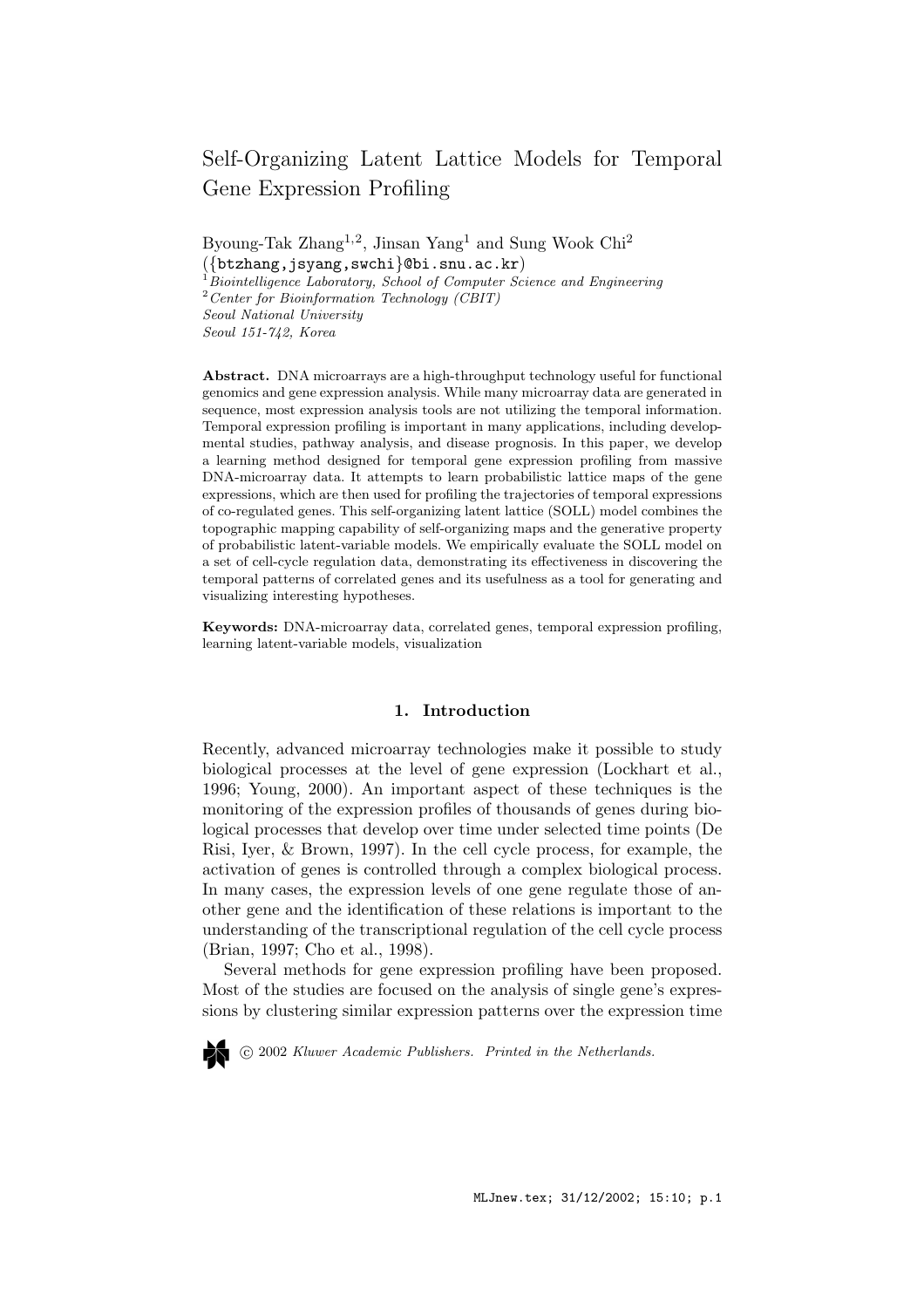(Eisen, Spellman, Brown, & Botstein, 1998). Since the transcriptional regulation occurs between two sets of genes with mutual interaction, the expression profiling based on multiple genes is more appropriate than that on the single genes. For the functional analysis of the mutually coregulated genes, it is usually assumed that the various measurements of co-regulations are coming from a small number of underlying sources. Thus feature-reduction methods are used widely for the analysis of single gene expressions. Raychaudhuri, Stuart and Altman (2000) have used principal component analysis to select a meaningful set of time intervals and clustering genes for yeast data. Tamayo et al. (1999) implemented a self-organizing map (SOM) algorithm to the clustering of yeast genes.

In this paper, we present a gene expression profiling method that analyzes the temporal patterns of multiple correlated genes. It attempts to learn probabilistic lattice maps of the gene expressions, which are then used for profiling the trajectories of temporal expressions of multiple correlated genes. This self-organizing latent lattice (SOLL) model combines the topographic mapping capability of self-organizing maps and the generative property of probabilistic latent-variable models. Latent-variable models are widely used when there are inherent sources for the observed features. The use of latent-variables reduces the number of features and the lattice shape is useful for data visualization as demonstrated in generative topographic mapping or GTM (Bishop, Svensen, & Williams, 1998). Unlike SOM and similar to GTM, SOLL selects the grid points in the latent lattice probabilistically. As in SOM, the locations of the grid points of SOLL are modified during learning. This distinguishes SOLL from GTM where the locations of grid points are fixed. The construction of elastic latent-lattice structures in SOLL avoids the careful positioning of the initial grid points.

SOLL tries to find out the temporal co-regulation patterns of pairs of genes. The rationale behind the pairwise correlation profiling is biological: to find out the multiple correlated genes out of given gene groups, the combined information about mutual expressions should be used rather than separate expression levels. In our approach, we select all the possible combinations of genes and their features to find out meaningful pairs of correlated genes. When using the learned latent lattice model, a pair of gene expression values is given and from this SOLL generates a trajectory on the 2D lattice. The trajectory is assigned a cluster of trajectories acquired and labelled during the learning phase. The generation and use of trajectory patterns (rather than a single point) on the lattice are defining features of SOLL as a temporal expression profiler.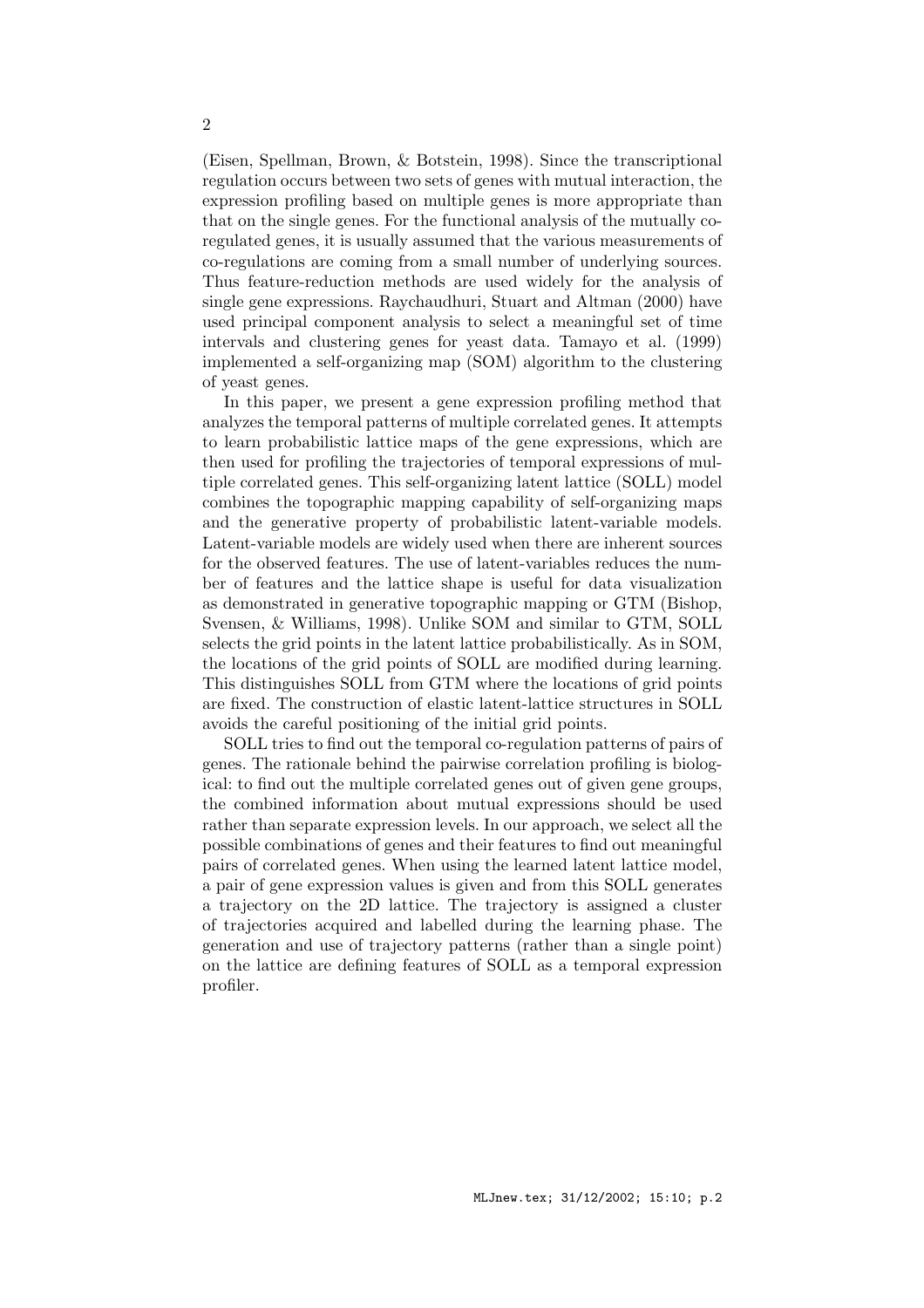The main contribution of this paper is twofold. From the machine learning point of view, we present a novel learning model for the analysis of correlated variables through dimension reduction and visualization. From the bioinformatics point of view, we present a novel tool for temporal expression analysis of multiple correlated genes. Because of their complex nature, correlated genes have not been widely studied although their importance in biology is significant (Price, Nasmyth, & Schuster, 1991). By the nature of DNA expression data and gene mechanism, the analysis of the temporal trajectory patterns is the most natural way of profiling these mutually co-regulated genes (Sasik, Iranfar, Hwa, & Loomis, 2002). By finding characteristic patterns of trajectories on the latent lattice, biologically meaningful genes can be discovered.

Our application of the self-organizing latent lattice model to the yeast cell-cycle regulation data makes some interesting biological discoveries. These include confirmation of the phenomenon of the activation of the genes containing the MCB or SCB element in the late G1 phase (Koch & Nasmyth, 1994). In the SOLL approach, the profiling of correlated genomic expressions can be analyzed through temporal trajectories of time intervals. The high dimensional features can be represented in the latent space and their trajectories are visualized. In the analysis of a subset of yeast genes, patterns and trajectories of biologically meaningful co-regulated genes (i.e., genes in late G1 phase regulated by CLN3) are obtained.

The paper is organized as follows. In Section 2, temporal gene expression profiling is described. In Section 3, the algorithm and the underlying idea of SOLL are explained. In Section 4, the application of SOLL to the temporal gene expression profiling is presented. In Section 5, the experimental results for the yeast data are reported and compared with other methods. Finally, possible limitations and further developments of the method are discussed in Section 6.

# **2. Temporal Profiling of Gene Expression Data**

We used Spellman's (1998) microarray data sets consisting of amplified genomic DNA of *S. cerevisiae* ORFs for cell cycle analysis. In these data sets, the time series of relative levels of mRNA were measured in cell cultures synchronized by three different methods. In the first set, the alpha mating factor pheromone was used to arrest cells in G1 in every 7 minute for 140 minutes. In the second set, centrifugal elutriation was used to collect small G1 cells in every 30 minutes during 6.5 hours. In the third set, temperature sensitive cdc15 mutant was used to arrest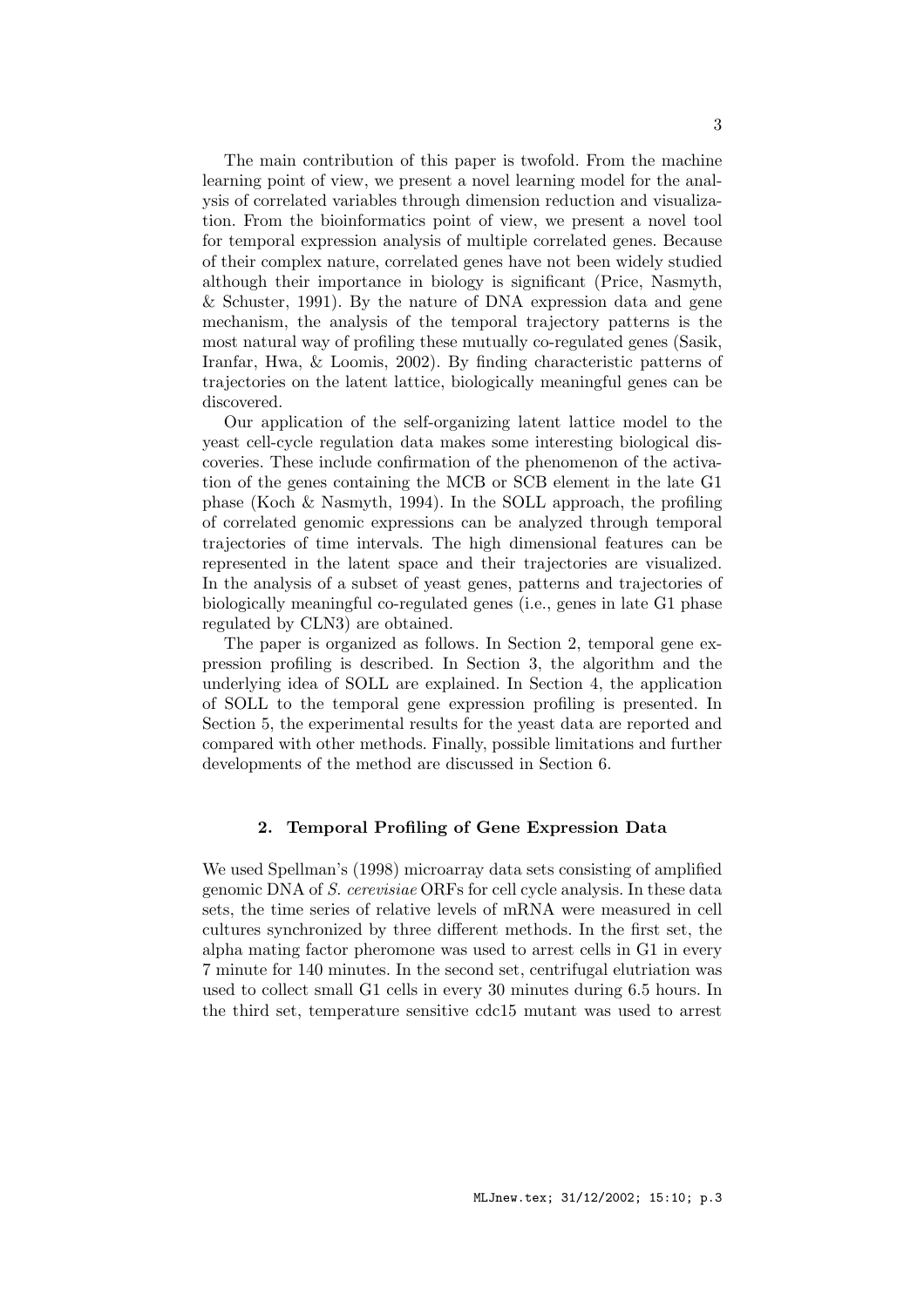

Figure 1. The change of expression levels for 104 known yeast genes in the alpha factor arrested data set. For mutually co-regulated genes, the expression levels of one gene can activate or deactivate those of another gene through biological regulation mechanisms. At each point of the time series, various characteristic features of co-regulation, like the difference of expression levels and the change of slopes before the current measurement, can be measured.

cells in late mitosis in every 10 minutes during 300 minutes. Figure 1 shows the change of expression levels for 104 known yeast genes in the alpha factor arrested data set. The analysis of these data sets enables researchers to identify distinct cycles or waves of expressions that are meaningful in biological processes.

To ensure proper progression of the cell cycle, the proteins such as cyclins must be temporarily expressed at appropriate times. These proteins regulate the expression of other genes which mediate the essential events in cell cycle such as DNA replication and cytokinesis (Futcher, 2000). These temporarily regulated genes activate the transcription of the genes that will be necessary in the following cell cycle and also down-regulate the previously expressed genes (Figure 2). So temporal profiling of correlated genes dependent on the cell cycle is important to investigate the mechanism of gene expression in cell cycle regulation.

In the analysis of the gene expression data, most approaches are based on the expression levels of a single gene as a time series or part of the experimental conditions (see e.g. Lukashin & Fuchs, 2001; Aach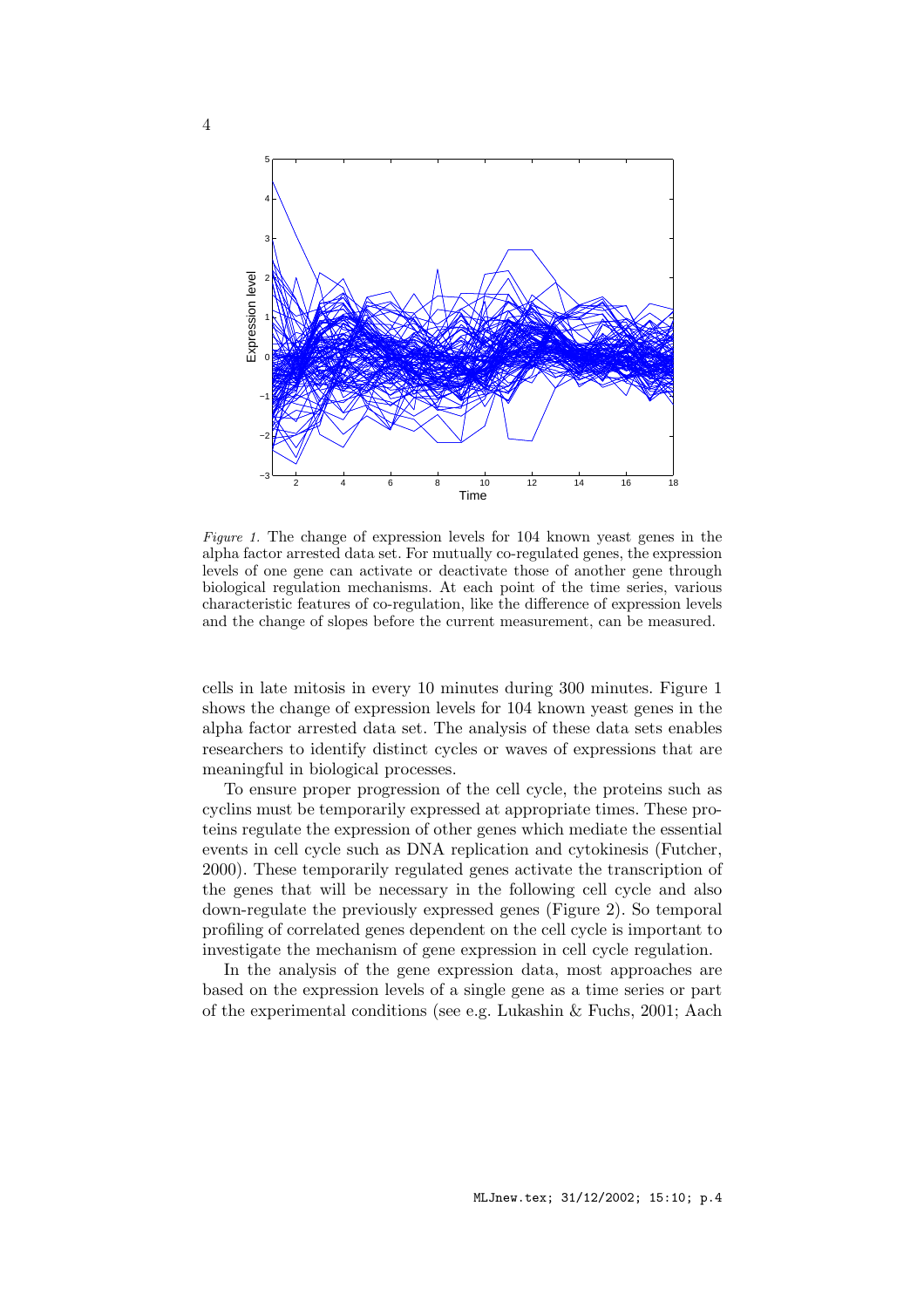

Figure 2. The roles of cyclin  $(C)$ , kinase  $(K)$  and transcription factor  $(TF)$ in the cell cycle regulation between gene A and gene B. As the cell cycle regulating protein cyclin  $(C)$  from gene A is being abundant, the kinase  $(K)$ induces the phosphorylation of the transcription factor (TF) to express the target gene B. As a result of these mechanisms, gene A regulates the expression levels of gene B.

& Church, 2001). Clustering has been the most popular method for this approach. For example, the self-organizing map (SOM) is an unsupervised learning method that provides robust and accurate clustering of large amounts of noisy data (Kohonen, 1990). SOM provides a twodimensional grid structure that facilitates interpretations of the results. SOM is a topology-preserving neural network where the number of nodes is fixed from the beginning. This makes it difficult to recover the natural cluster structure of the data set (Herrero, Valencia, & Dopazo, 2001).

Although clustering is the most widely used method for the analysis of gene expression patterns, there are several drawbacks in this approach. In the case of hierarchical clustering (Alon et al., 1999; Eisen et al., 1998), for example, it lacks robustness and the solutions may not be unique and dependent on the order of data. Also clustering has the weakness when dealing with the data containing a large amount of noise (Tamayo et al., 1999). When analyzing microarray data for the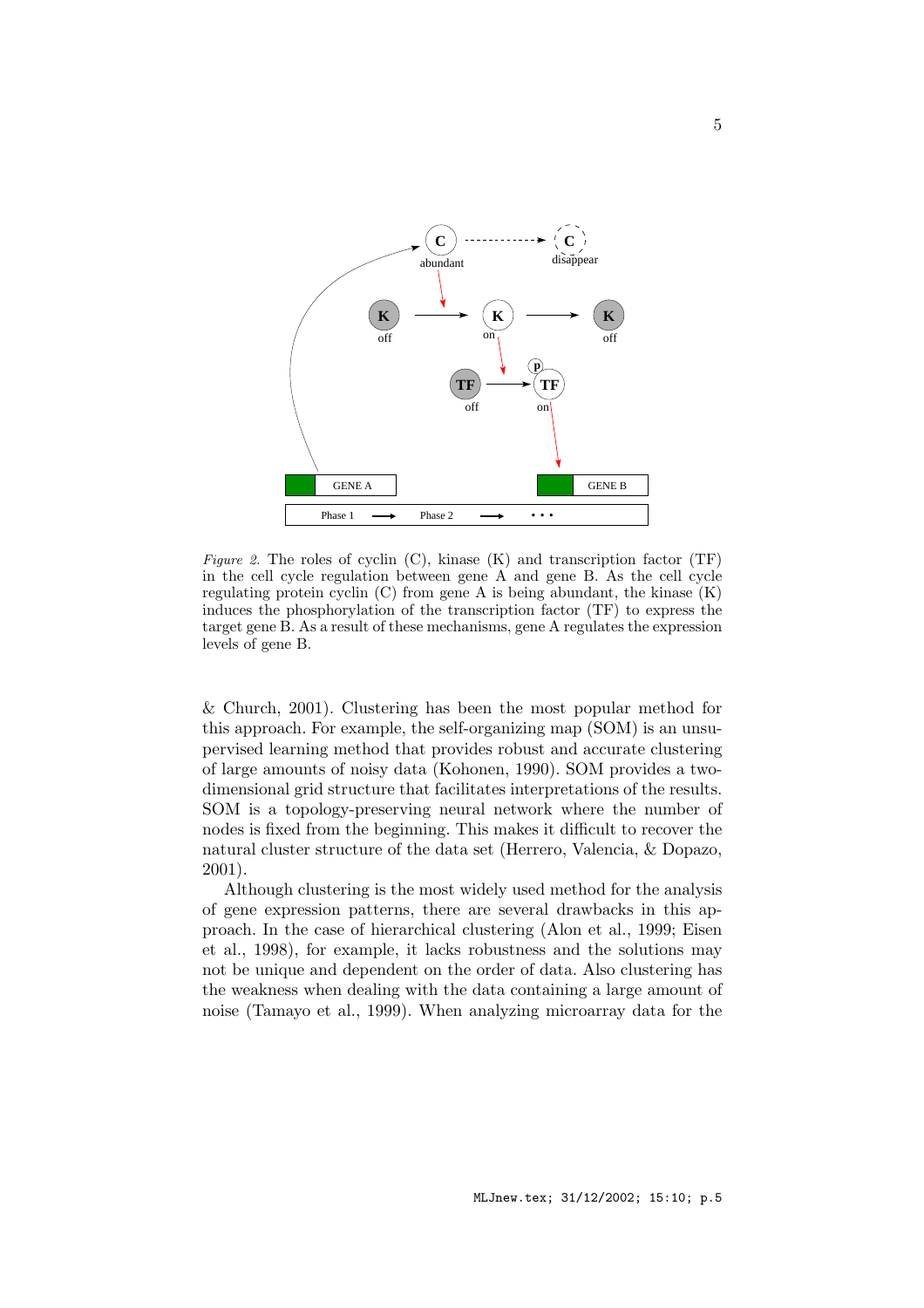cell cycle, clustering has an advantage in grouping genes for overall cell cycle regulation but not in the analysis of the relationship between cell cycle regulated genes. In this case, profiling of temporal expressions might be an efficient approach to identifying correlated genes during the cell cycle.

Recently, several methods for profiling the temporal gene expressions have been proposed. One is the time warping algorithm (Aach  $\&$ Church, 2001). Here, the two time series are compared with respect to the similarity of their patterns regardless of expression timings. The motivation of the time warping algorithm is based on the fact that the same gene may have a different reaction time under different experimental conditions. But in the cases of cell cycle regulation, most genes are under the same conditions and the timing of their expressions is also important besides their patterns. In contrast to the time warping algorithm, (Ramoni, Sebastiani, & Kohane, 2002) has recently proposed a method that directly takes into account the dynamics of the gene expression time series. This method represents gene expression dynamics as autoregressive models and uses an agglomerative procedure to search for the most probable clusters. They also provide a principled way to identify the number of distinct clusters. Another related work is the bi-clustering method (Cheng & Church, 2000). Here, the common expression patterns in a group of genes are found by clustering both genes and conditions. The bi-clustering method can provide automatic discovery of similarity for both conditions and genes and allows overlapped grouping of genes to provide a better interpretation for genes with multiple functions or factors based on the similarity scores of a subset of genes.

In this paper, we propose a more flexible method based on the latent lattice model. In this model, each observed data item is represented by a point in the latent space and the temporal profile of a sequence of data points can be obtained by plotting them through the experimental time intervals. But the cell cycle regulation is a complex process where two or more genes are involved to activate or inactivate each other. In order to find out the multiple correlated genes out of given gene groups, the combined information about mutual expressions should be used rather than separate expression levels. In our approach, we select all the possible combinations of genes and appropriate features to find out meaningful pairs of correlated genes. The gene pairs with similar co-regulations are visualized in specific patterns on the 2D lattice. For example, Figure 3 shows the time series of 5 genes (3a) and the pairwise co-regulation patterns visualized on the 2D lattice. Here gene pairs A-B and C-D have expression levels activated and inhibited together and this can be represented by the common co-regulation pattern in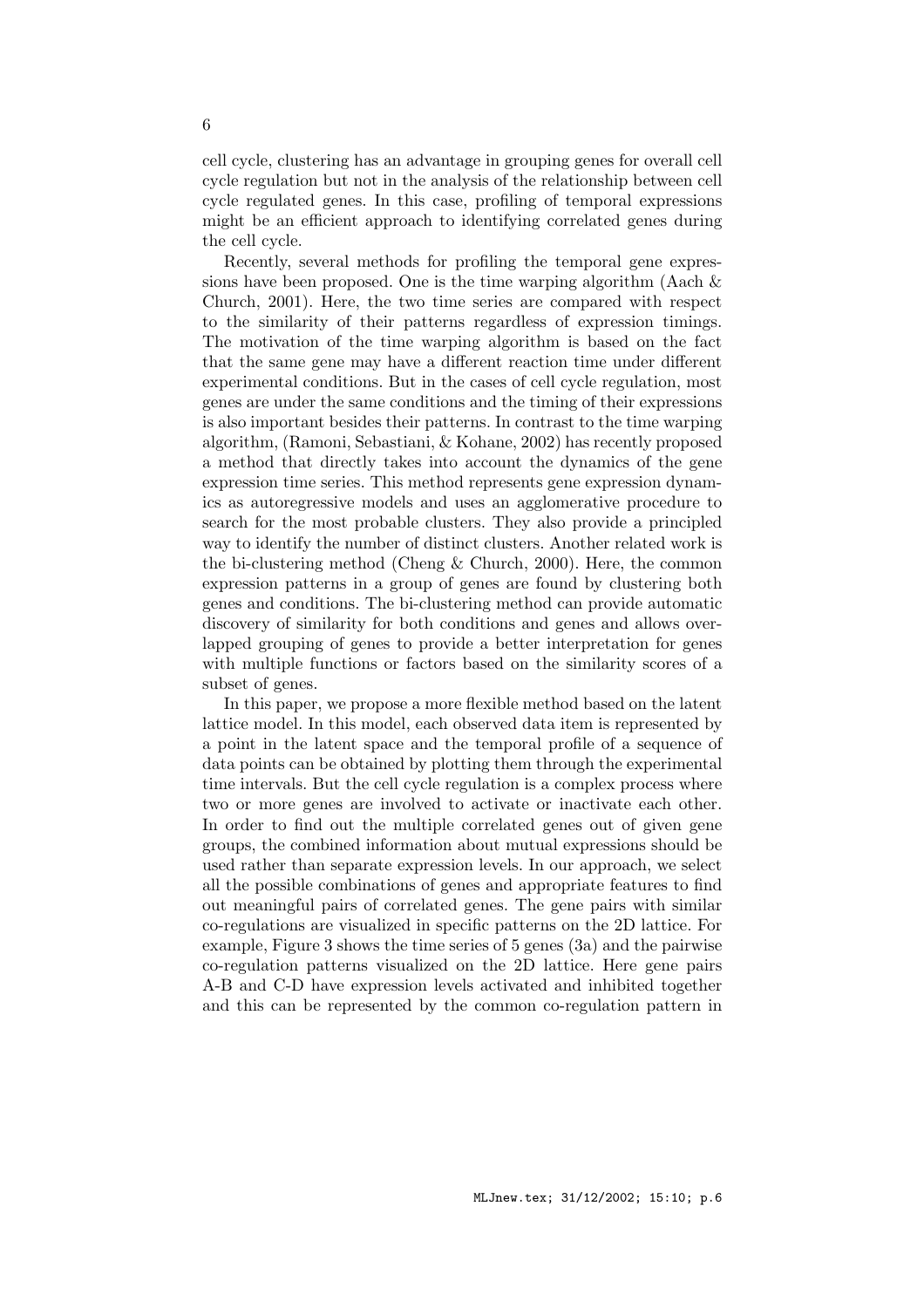

Figure 3. Schematic of generating co-regulation trajectory patterns in SOLL. (a) Expression sequences of five different genes. (b) Various trajectory patterns on SOLL for pairs of genes. The gene pairs with similar co-regulation are visualized in specific patterns. For example, gene pairs A-B and C-D are expressed differently in the time series domain (a) but have the same co-regulation pattern on the lattice as shown in (b1).

(b1) on the 2D lattice. On the other hand, gene pairs A-C and B-D have a similar co-regulation pattern which can be visualized by another common trajectory on the lattice.

The trajectory patterns on the lattice can be used in several ways. Generally, similar trajectory patterns on the lattice imply the co-regulation patterns of the two genes are similar. By generating and observing various trajectory shapes for different combinations of genes, we can find the groups of gene pairs having similar correlation patterns. On the other hand, differently co-regulated genes show different patterns, helping to identify some unexpected characteristics of co-regulations. Loops in the trajectory mean the co-regulation patterns repeat. Thus, the loopy trajectories can be used to detect the cycles in gene expressions. The size of the trajectory indicates the magnitude of the phase shift in gene interactions. Thus, the interpretation of trajectory patterns should take into account both size and shape of the patterns.

SOLL is a visualization tool based on the latent-variable model. Figure 4 illustrates the characteristics of SOLL in learning as compared to SOM and GTM. SOM learns the data structure directly using a set of prototype vectors without assuming a specific model. The topographic nature of data is learned by the prototype vectors retaining similar topographic relations with the node arrays. The GTM model assumes a latent-variable model and selects each node with some probability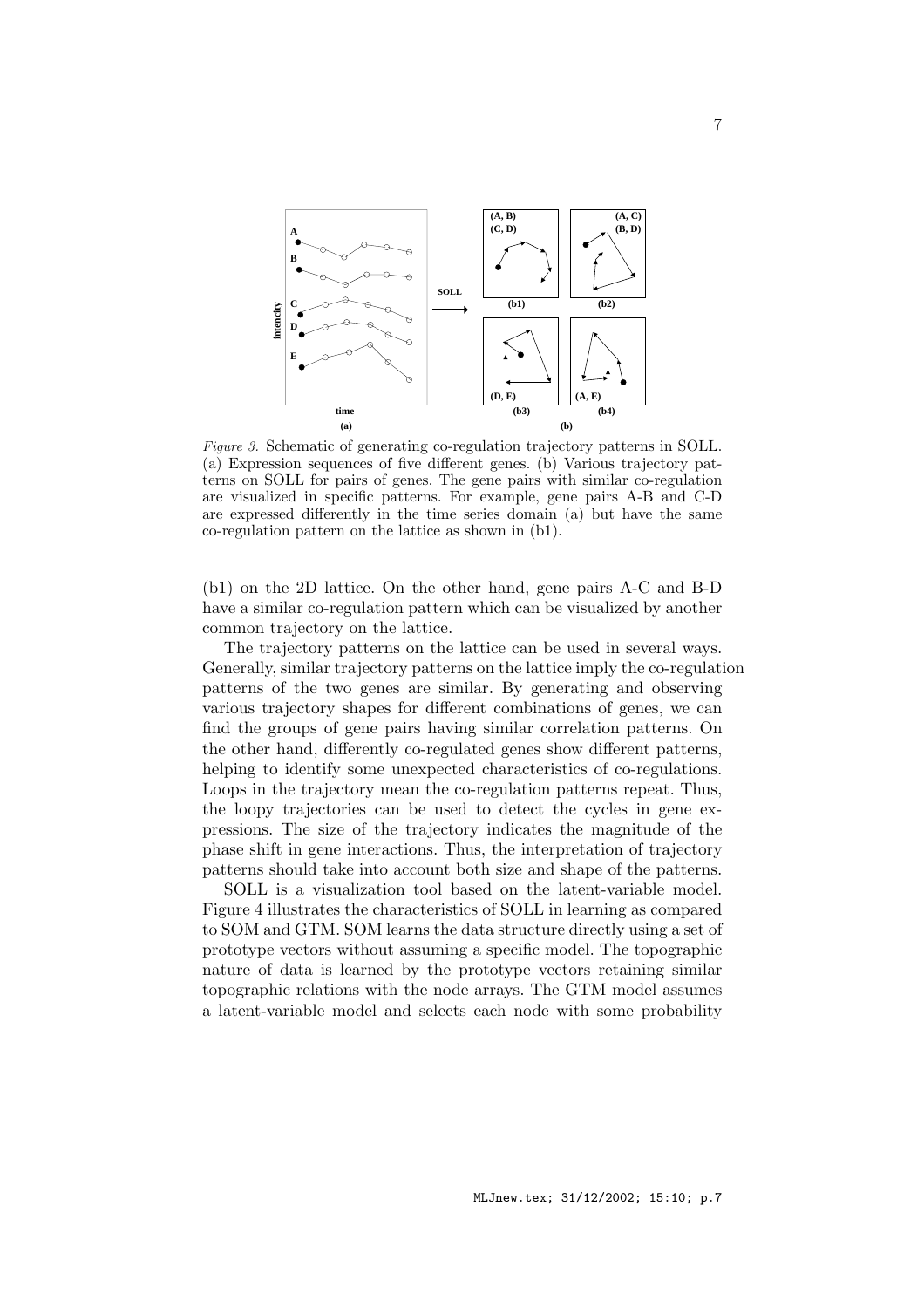

Figure 4. Comparison of the learning behaviors in SOM (S1-S3), GTM (G1-G3) and SOLL (SL1-SL3). In SOM, the structure of the input data is reflected by the prototype vectors topographically in a deterministic way. In GTM, grid points are fixed and the corresponding winning probabilities (marked by squares) are learned. In SOLL, the positions are elastic and the posterior distribution of the grid points are learned. The winning probabilities are learned for the input data with respect to this grid.

for each input to estimate the model. The latent variables are set to be a set of fixed grid points regardless of the distribution of data. In SOLL, the topographic characteristics of input data are learned by using the prototype vectors and the corresponding nodes are selected probabilistically. Here the grid can take a more flexible form and the posterior density of the latent point is used in the estimation of the hidden variables. The self-organizing latent lattice model will be discussed in more detail in the next section.

# **3. Self-Organizing Latent Lattice Models**

SOLL assumes a probabilistic latent-variable model to generate the input data from an arbitrary node of latent lattice. The latent-variable model assumes a set of hidden variables that are responsible for gener-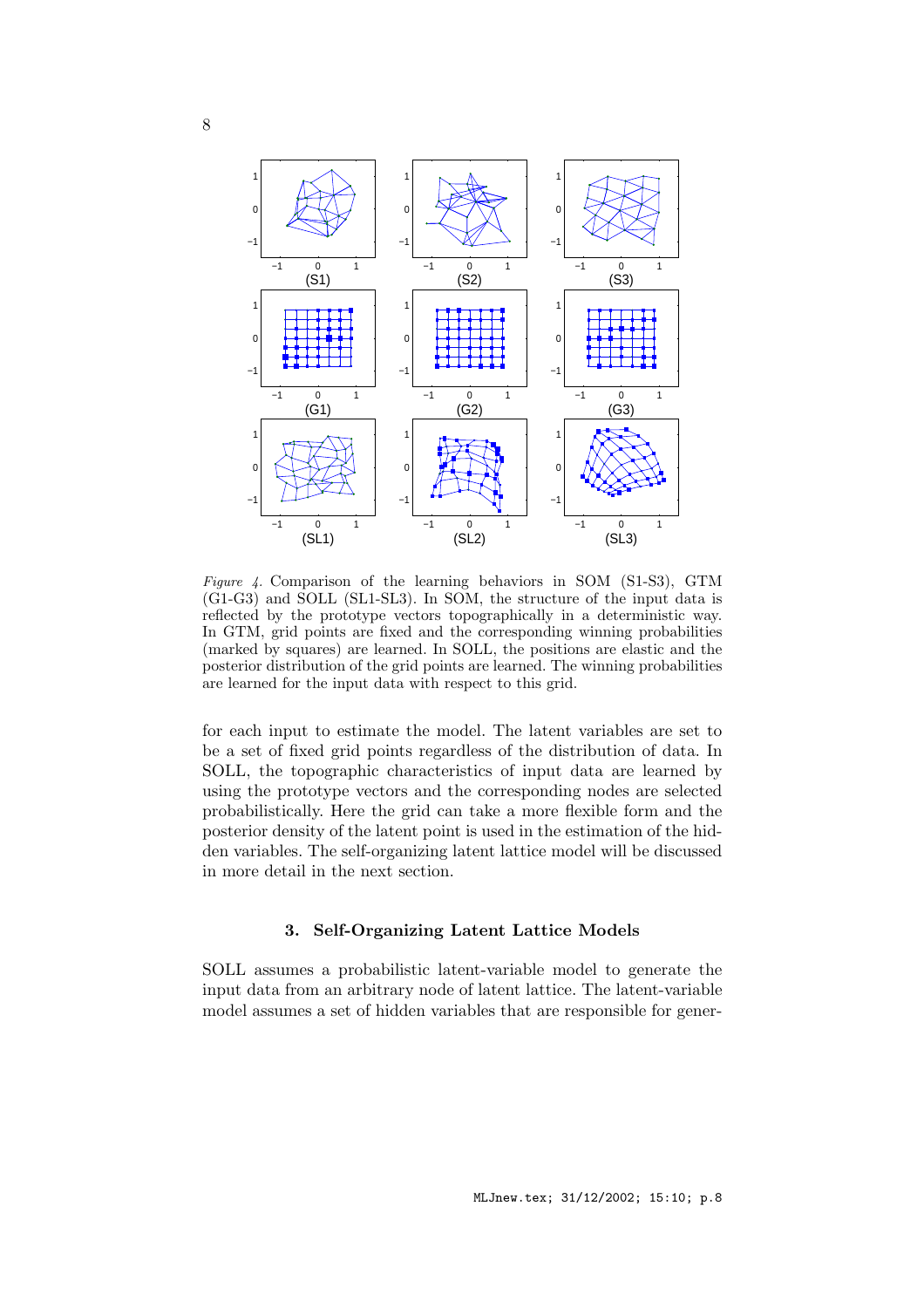

Figure 5. The learning process of a self-organizing latent lattice model consists of encoding and decoding processes. A trajectory in the high dimensional data space through time can be mapped into the latent lattice embedded in the latent space and visualized as a pattern.

ating high dimensional complex data. Here, complex measurements of co-regulations between two genes can be expressed in a more compact form by latent features and can provide useful insights into understanding the data. Especially when the latent features are imbedded in a 2-dimensional latent space, the structure of the given co-regulation expressions can be explored visually.

Learning in SOLL consists two steps (Figure 5): E-step for the visualization of high dimensional features with time dependent trajectory and M-step for the self-supervised learning of the latent-variable model which generates the co-regulation expression features from a given latent lattice. Table 1 summarizes the whole process for learning SOLL. The basis function set and the size of lattice are fixed at the outset. In the E-step, the lattice point corresponding to the closest prototype vector (a mapping of the lattice point to the data space through the latent-variable model) for each input data is selected as the winner and the prototype vectors are updated (Equation (1) in Section 3.2). Based on these prototype vectors, the posterior density of each lattice point is updated. In the M-step, the model parameters are updated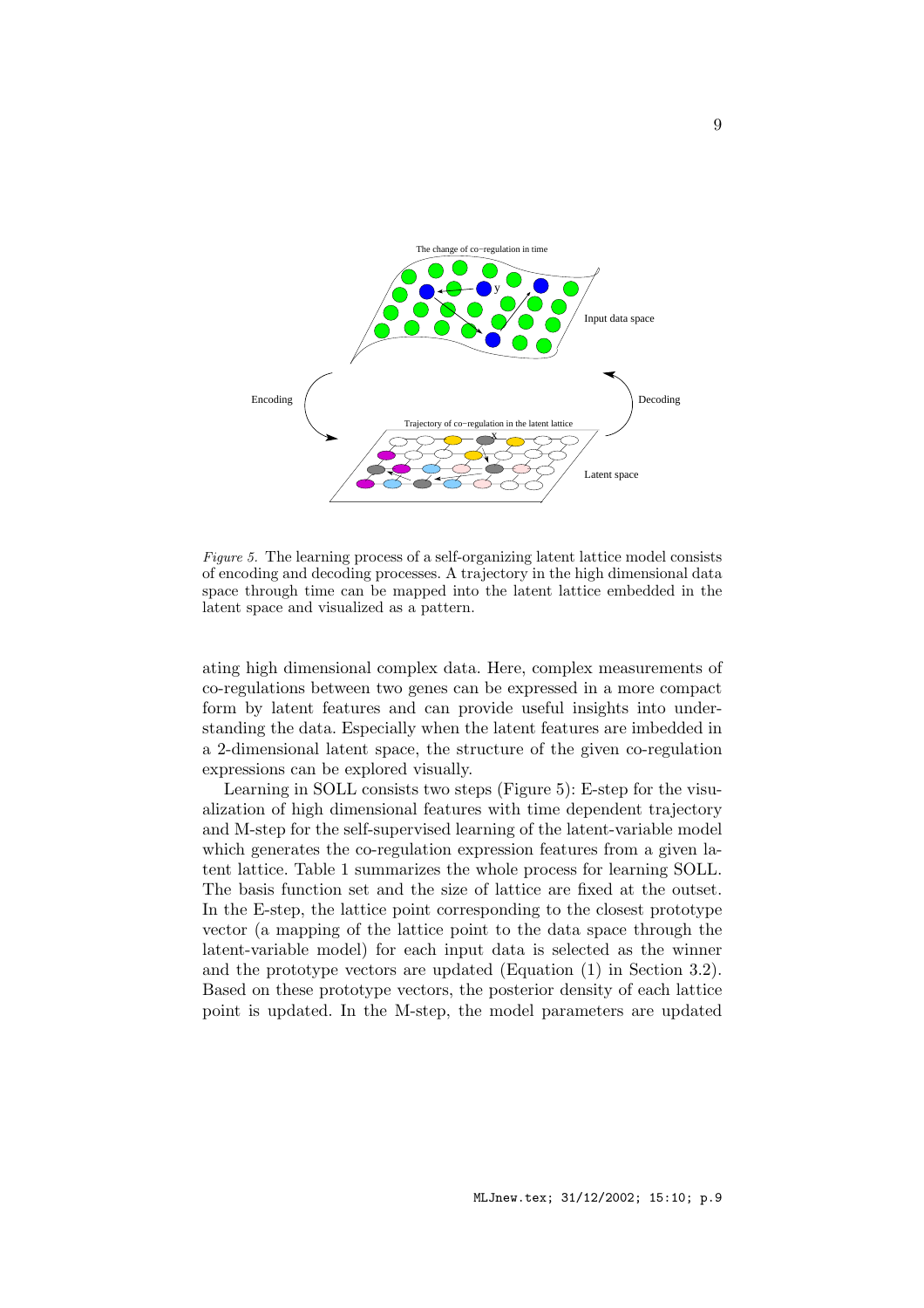Table I. The EM algorithm for learning SOLL.

#### (**Initialization**)

- Set the penalty parameter  $\lambda$ .
- Set the learning rate  $\eta$ .
- $\bullet$  Set the  $M$  basis functions.
- Initialize the parameter matrix *W* randomly or by PCA.
- Initialize the error variance β*I*.
- Initialize the latent lattice  $x_1, \dots, x_K$ .
- Compute the matrix of basis set **<sup>Φ</sup>**.

## (**E-Step: Lattice update and projection**)

- Set the weight  $z_k$   $(k = 1, \dots, K)$  from **W** and **Φ**.
- For each input  $y_j$   $(j = 1, \dots, N)$ , update the weight:

$$
\boldsymbol{z}_{k+1} \leftarrow \boldsymbol{z}_k + \eta \mathrm{N}(k,j^*) (\boldsymbol{y}_j - \boldsymbol{z}_k)
$$

• Update latent lattice:

$$
\begin{array}{l} p(\bm{x}_k) \leftarrow p(\bm{x}|\bm{z}_k) \\ \bm{x}_k \leftarrow \sum_{j=1}^K \bm{x}_j p(\bm{x}_j|\bm{z}_k) \end{array}
$$

#### (**M-Step: Parameter update**)

- Compute  $W \leftarrow (\mathbf{\Phi}^T \mathbf{R} \mathbf{R}^T \mathbf{\Phi} + \lambda \mathbf{I})^{-1} \mathbf{\Phi}^T \mathbf{R} \mathbf{Y}$  from  $\mathbf{\Phi}$  for a fixed  $\lambda$ .
- Compute  $\mathbf{\Delta} = (\Delta_{kn})$  with  $\Delta_{kn} \leftarrow ||\mathbf{y}_n \mathbf{\phi}_k \mathbf{W}||^2$
- Update <sup>β</sup> from **<sup>∆</sup>**.

# (**Repeat**)

Repeat E-step and M-step until the convergence criterion is fulfilled.

using posterior density of the lattice and projection of the data by error minimization (Equation (11) in Section 3.3).

Note the similarity between SOLL and SOM in the first part of Estep and the similarity between SOLL and GTM in the second part of E-step and in the M-step. In effect, SOLL combines the self-organizing property of SOM by winner-take-all and the generative property of GTM by latent-variable models.

#### 3.1. Co-regulation measure and feature extraction

In the gene co-regulation, one gene is activating or inhibiting another gene with or without a certain amount of time delay. In this paper, gene co-regulation is defined as a temporal relationship between two time series of gene expression levels. The difference of responses before and after the present time  $t$  (i.e., differences of slope) as well as the differences between the expression levels are among the most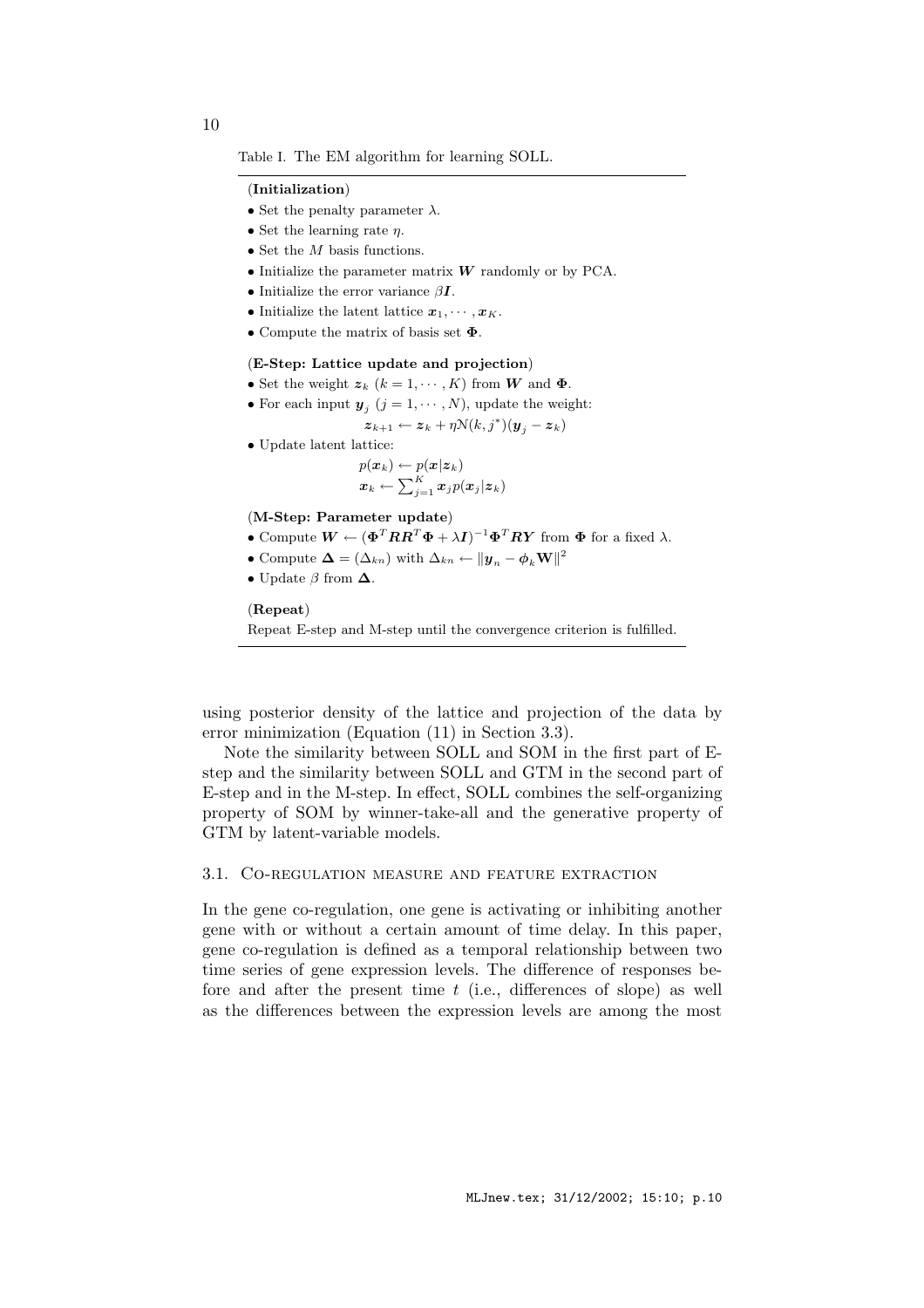natural candidates in measuring such biological characteristics of interactivities between genes. We define the difference of expression levels at present time  $t$  as a measure of co-regulation when there is no time delay between the two genes. The change of slope at time  $t-1$ , t and  $t+1$  is used for measuring how fast or slow the level of one gene is activating that of another. Figure 6 shows how the four features of co-regulation  $y(t)=(y_1, y_2, y_3, y_4)$  in data space are mapped into the latent space at experimental time t. When  $a_t$  and  $b_t$  indicate the expression levels of gene A and gene B at time  $t$  respectively, we define each component as

$$
y_1 = |a_t - b_t|,
$$
  
\n
$$
y_2 = |(a_t - a_{t-1}) - (b_t - b_{t-1})|,
$$
  
\n
$$
y_3 = |(a_{t+1} - a_t) - (b_{t+1} - b_t)|,
$$
  
\n
$$
y_4 = |(a_{t-1} - a_{t-2}) - (b_{t-1} - b_{t-2})|.
$$

Here,  $y_1$  measures the difference of present expression levels,  $y_2$ ,  $y_3$ and y<sup>4</sup> measure the differences of slopes at present, past and future respectively. Note that our choice of four features is robust against fluctuations since important biological features like activation and inhibition occurring in the gene pairs through time is measured completely by slope changes (rather than the absolute values) through the time window.

After encoding into the latent space, the trajectories of correlated genes in time can be expressed and visualized. Thus, multi-dimensional correlation features between two genes are reduced to hypothetical latent features and the characteristics of correlation in time can be visualized as a specific pattern in the latent space.



Figure 6. Encoding of co-regulation data into the latent space. At each experimental time, features of multiple correlated genes are encoded in the latent lattice making a trajectory pattern.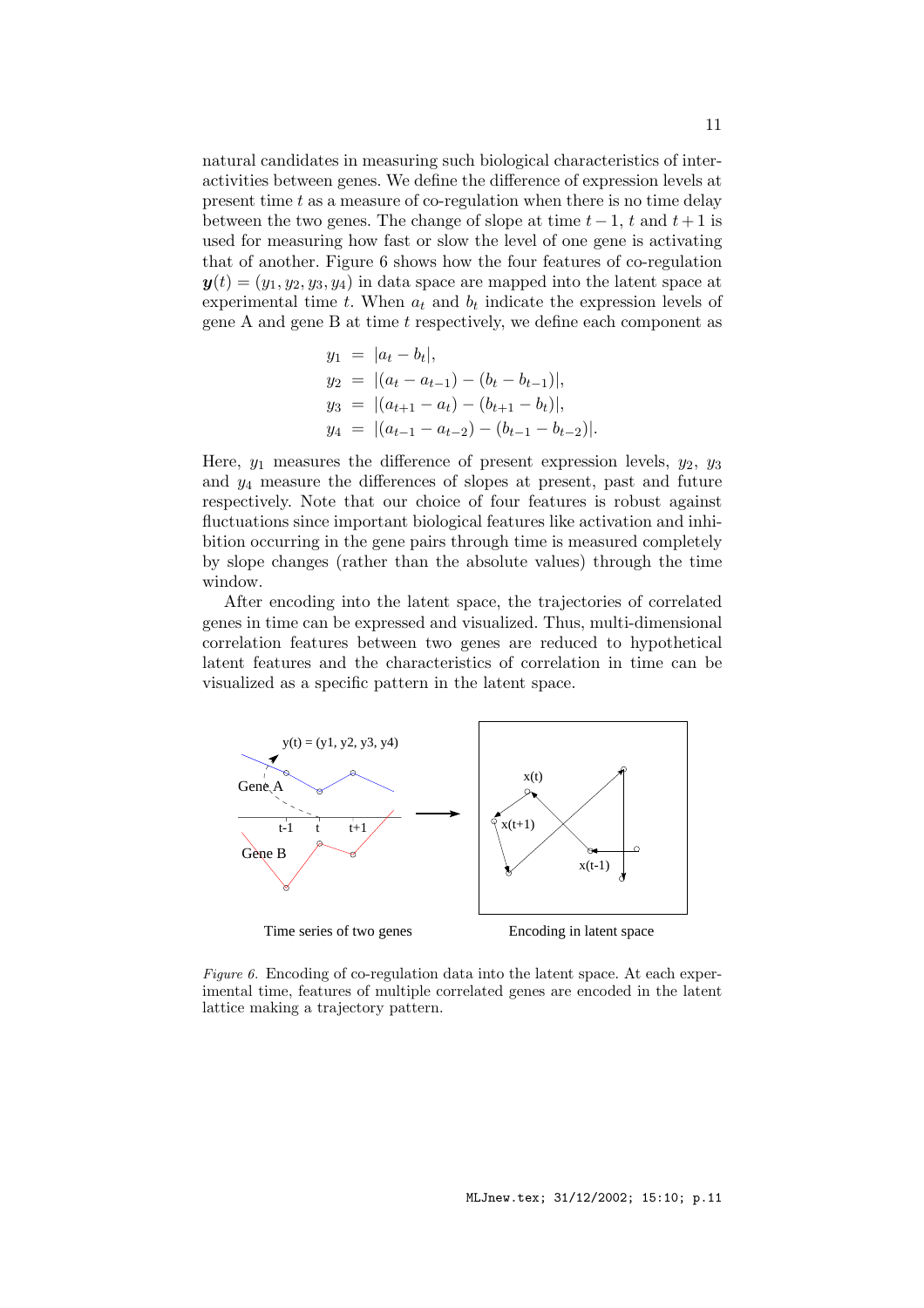#### 3.2. Lattice update

In E-step of SOLL learning, each node of the latent lattice is connected to the node of input data. For each input data  $y_i$ , a winning node  $x_{i^*}$  in the latent lattice is the one which generates the closest input data  $z_j$ <sup>\*</sup> to  $y_j$  based on the latent-variable model. Thus, the weight  $z_k$ connecting the node  $x_k$  to the input data is updated according to the following rule:

$$
\boldsymbol{z}_{k+1} = \boldsymbol{z}_k + \eta \mathcal{N}(k, j^*) (\boldsymbol{y}_j - \boldsymbol{z}_k), \tag{1}
$$

where  $N(k, j^*)$  is a decreasing neighborhood function of  $\|\mathbf{x}_k - \mathbf{x}_{j^*}\|$ and  $\eta$  is a learning rate. In the updating process of the weights in (1), the updated prototypes are compared with the mapping of the grid points by the generative property of the latent-variable model. Unlike SOM, the winner node is not selected deterministically but with some winning probability. This process corresponds to the projection of prototype vectors in the latent-variable space. In GTM, each data point is projected to a noninformative fixed set of grid points (E-step) and used in estimating the model parameter (M-step). Here, the prototype vectors are reflecting topographical properties of data and projected to the latent space using the latent-variable model. The projection of data is based on these posterior distribution of the latent variables. The remaining process follows similar to GTM. A data point  $y_i$  can also be encoded probabilistically by computing Bayesian posterior probability of each point in the latent lattice by

$$
p(\boldsymbol{x}|\boldsymbol{y}_i) = \frac{p(\boldsymbol{y}_i|\boldsymbol{x})p(\boldsymbol{x})}{\int p(\boldsymbol{y}_i|\boldsymbol{x})p(\boldsymbol{x})d\boldsymbol{x}}.\tag{2}
$$

The encoded values can be estimated by taking the expectation of the corresponding conditional probability for each input data  $y_i$  by

$$
\hat{x} = \int x p(x|y_i) dx \tag{3}
$$

Though the probabilistic encoding gives a clear formulation between the latent features and the features of co-regulation, there are some drawbacks. The calculation of posterior probability is computationally infeasible except under simple forms of priors over the latent variables in (2) or (3) (Bishop, Svensen, & Williams, 1998). For computational and algorithmic reasons, the latent space is further simplified by putting some form of lattice as

$$
p(x) = \frac{1}{K} \sum_{k=1}^{M} (x - x_k),
$$
 (4)

12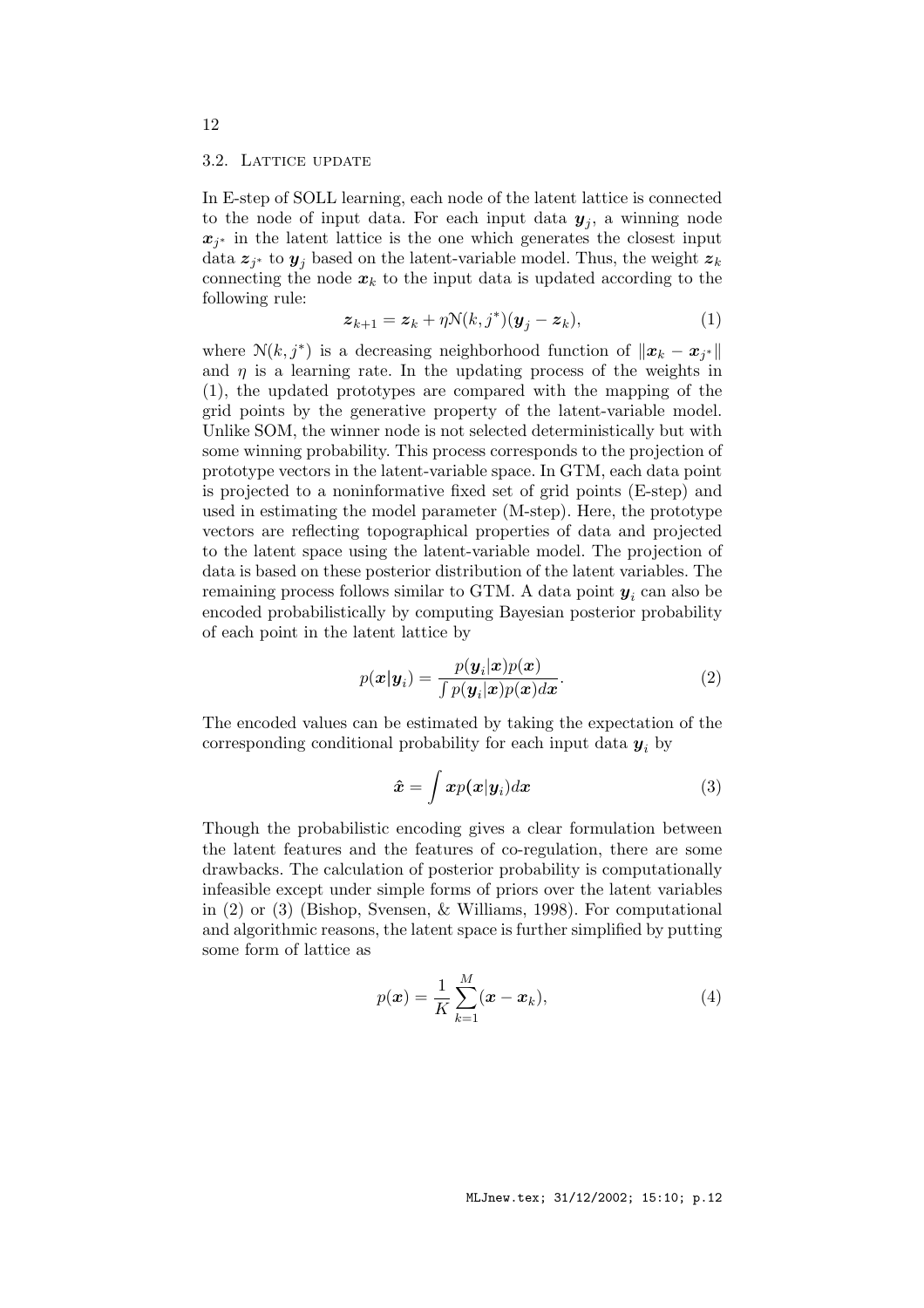where  $K$  is the number of lattice points. The set of node indices in SOM or the discrete latent points in (4) are examples of lattices applied to the latent space. In assuming (4) for the prior distribution of the latent variable, the complicated integration in (2) or (3) is replaced by a simple summation.

## 3.3. PARAMETER UPDATE

Let D represent the number of features measuring the co-regulation for a given pair of genes and  $L$  be the number of corresponding latent features. Then a D-dimensional vector *z* where each component represents a feature of co-regulation is a realization of a latent variable *x* under a mapping  $\Gamma$  defined on the latent space  $\Re^L$ .

$$
\Gamma: x \in \mathbb{R}^L \longmapsto z \in \mathbb{R}^D. \tag{5}
$$

When **Γ** is a simple linear transformation and *x* has an isotropic Gaussian distribution, the mapping (5) becomes a factor analysis model after convolving *z* with an isotropic Gaussian distribution. If the features of co-regulation are related nonlinearly with the hypothetical latent features by a set of  $M$  fixed basis functions and  $K$  latent points, the corresponding model becomes

$$
z = \phi(x)\mathbf{W} + e,\tag{6}
$$

where  $\phi(x)$  is a mapping of latent value x with respect to a set of M fixed basis functions, **W** is an  $M \times D$  matrix of coefficients and **e** is a noise term for convolving *z*. Examples of basis functions include 1 for a bias term,  $\{x_1, x_1^2, x_1x_2, \cdots\}$  for a polynomial basis set and  $\{\exp(-\frac{(x_i-\mu_i)^2}{\sigma_i})\}_{i=1}^M$  for an exponential basis set with corresponding terms of means and variances. For a Gaussian noise, the variance of *e* is set to be  $\beta I$  and used in the computation of the responsibilities of grid points (Equation  $(9)$ ,  $(10)$ ).

The latent-variable model (6) can be learned by the least squares estimation method (see e.g. Anderson, 1984). Suppose **Z** is a  $K \times D$ matrix with each row representing a data vector generated from each of K latent points,  $\Phi$  is a  $K \times M$  basis matrix of M given basis functions including a bias term taking values at each latent point *x*. Then the form of the matrix of basis function becomes

$$
\mathbf{\Phi} = (\phi_{km}) = (\phi_m(\mathbf{x}_k)),\tag{7}
$$

where  $(\phi_m(x_k))$  represents the value of the m-th basis function evaluated at the latent point  $x_k$ . In a matrix form, the latent-variable model (6) becomes:

$$
Z = \Phi(x)W + E. \tag{8}
$$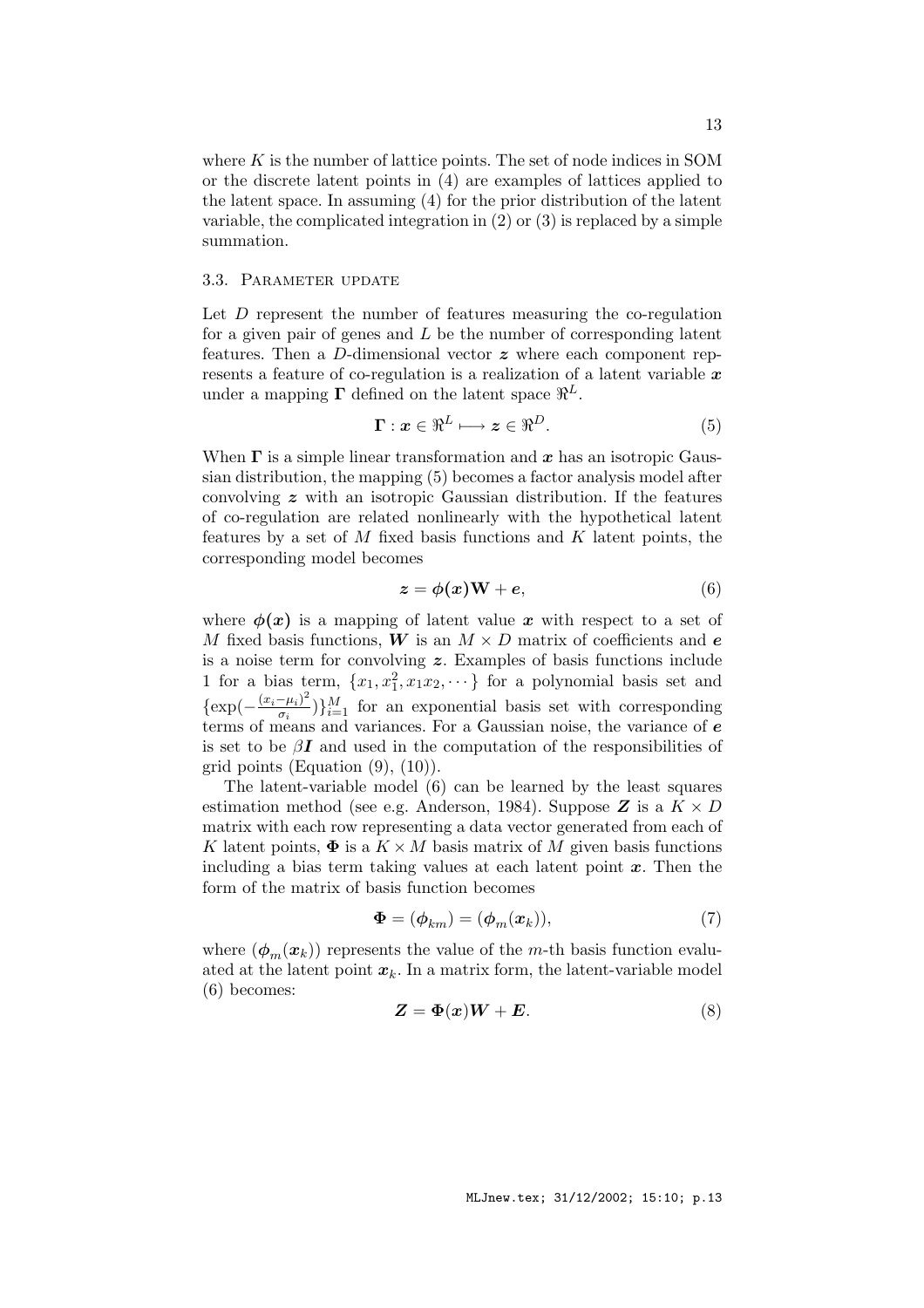*Z* is updated by estimating the corresponding model parameter *W* in (8). Note that in SOM, each row vector in *Z* corresponds to a weight vector and is updated directly from a winner-take-all neural network. Suppose *Y* is an  $N \times D$  matrix of the data set, *R* is a  $K \times N$  matrix that assigns each data vector  $y$  to a vector  $z$  in (6). Then the computation of the matrix *R* depends on the different learning methods. In GTM, each element  $r_{ij}$  of the matrix  $\boldsymbol{R}$  is formulated as *responsibility* of a grid point  $x_i$  for the input  $y_j$  as:

$$
r_{ij} = p(\boldsymbol{x}_i | \boldsymbol{y}_j) = \frac{p(\boldsymbol{y}_j | \boldsymbol{x}_i) p(\boldsymbol{x}_i)}{\int p(\boldsymbol{y}_j | \boldsymbol{x}_i) p(\boldsymbol{x}_i) d\boldsymbol{x}}.
$$
\n(9)

In SOLL, the density of the grid point  $x_i$  is conditional on the input  $y_j$  and the prototype vectors  $\mathbf{Z} = \{z_1, \dots, z_K\}$ . The *responsibility* of the grid point  $x_i$  with respect to the input  $y_j$  and the prototype  $Z$ becomes:

$$
r_{ij} = p(\boldsymbol{x}_i | \boldsymbol{y}_j, \boldsymbol{Z}) = \frac{p(\boldsymbol{y}_j, \boldsymbol{Z} | \boldsymbol{x}_i) p(\boldsymbol{x}_i)}{p(\boldsymbol{y}_j, \boldsymbol{Z})} = \frac{p(\boldsymbol{y}_j | \boldsymbol{x}_i) p(\boldsymbol{Z} | \boldsymbol{x}_i) p(\boldsymbol{x}_i)}{\int p(\boldsymbol{y}_j | \boldsymbol{x}) p(\boldsymbol{Z} | \boldsymbol{x}) p(\boldsymbol{x}) d\boldsymbol{x}}.
$$
\n(10)

The selection of the winning node is based on the estimation of the probability density  $p(\mathbf{y}_i | \mathbf{x}_i)$  obtained from the latent model (6) and the posterior distribution  $p(\mathbf{Z}|\mathbf{x}_i)$  of the grid points. When no prior knowledge is assumed on the distribution of the grid set, the winning node in (1) is selected based on the distance measure between the reference vector  $z$  and the input data  $y$ . The flexibility of grid points becomes important for high dimensional latent space. In GTM the grid points are a set of rigid points and are not allowed to move freely. As the dimension of the latent space are growing higher, the size of grid points increases exponentially causing a heavy computational burden. In SOLL, these problems are avoided by the flexibility of grid points. The parameter matrix  $W$  estimated by the least squared estimation method becomes:

$$
[\Phi^t(x)RR^t\Phi(x)]\hat{W} = \Phi^t(x)RY.
$$
\n(11)

When  $\Phi^tRR^t\Phi$  is not a full rank matrix, an additional term  $\lambda$ **I** with a penalty parameter  $\lambda$  needs to be added to avoid the singularity and the addition corresponds to supposing an isotropic Gaussian prior over *W* (Bishop, 1999):

$$
\Phi^t R R^t \Phi + \lambda I. \tag{12}
$$

Some remarks on the computational complexity of SOLL is in order. With respect to the number of parameters, SOLL requires a  $K \times M$ matrix for M basis functions, an  $M \times D$  matrix for W, and a  $K \times N$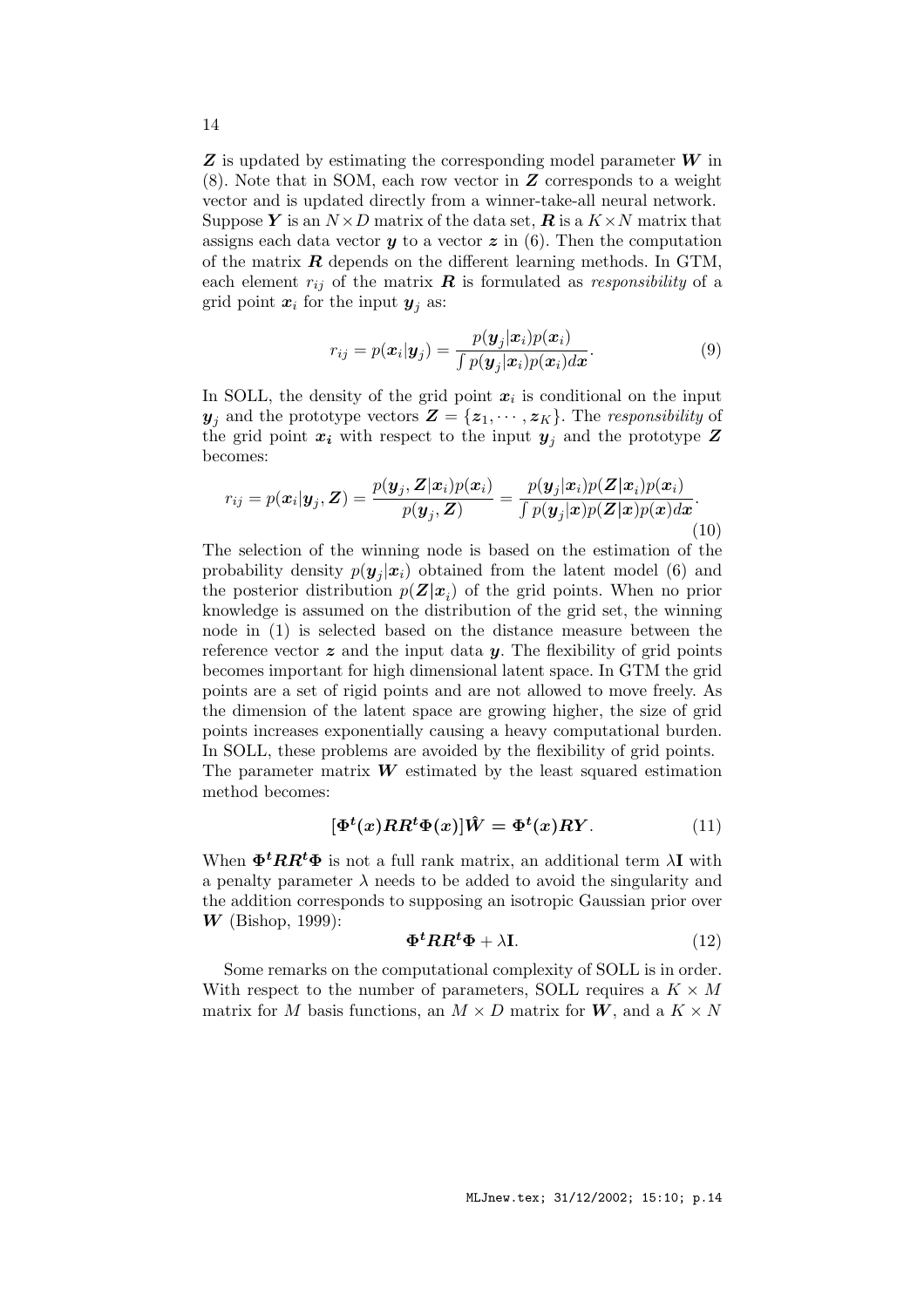matrix for *R*. When  $K \approx M$ , the overall computational complexity for SOLL is  $O(KND) + O(K^3)$  which is the time  $O(KND)$  for SOM plus the time  $O(K^3)$  for GTM. The dimensionality of the trajectories is proportional to the number  $K$  of grid points. In choosing  $K$ , there should be some tradeoff between the resolution of trajectories and the computing time. Large  $K$  is preferred if fine-grained trajectory patterns are required while small  $K$  is better for getting general patterns (Zhang, Ohm, & Muehlenbein, 1997).

## **4. Temporal Gene Expression Profiling by SOLL**

#### 4.1. Application of SOLL

The expressions of genes are regulated through complicated biological pathways during the cell cycle and the profiling of their time trends can provide important guidelines and information to the analysis of the cell cycle co-regulation process. The temporal profiling of gene expression consists of three parts: generating features from the expression levels of gene pairs, modelling temporal profiles based on these features, and finding patterns from these temporal profiles. In feature generation, the characteristic features are defined and generated from the combinations of possible pairs of gene expression levels. The SOLL algorithm is used in the modelling of temporal profiles. In pattern finding, we trace temporal expression profiles of genes in the latent lattice, cluster them according to the temporal patterns, and compare specific patterns and trajectories of different clusters. After initializing lattice points as weights of the neural network by grid points and model parameter *W* by principal component analysis (PCA), the training of SOLL is performed in two steps:

- (E-step) Given a lattice, fit the corresponding prototype vectors to the data topographically. Compute the responsibility of each input.
- (M-step) Given encoded input values from E-step, estimate parameters of the latent-variable model by proper optimization criteria.

Typical parameter values used for the experiments are as follows: penalty parameter  $\lambda = 0.1$ , learning rate  $\eta = 0.1$ , the number of basis functions  $M = 100$ , **W** was initialized by PCA, grid size  $K = 100$ .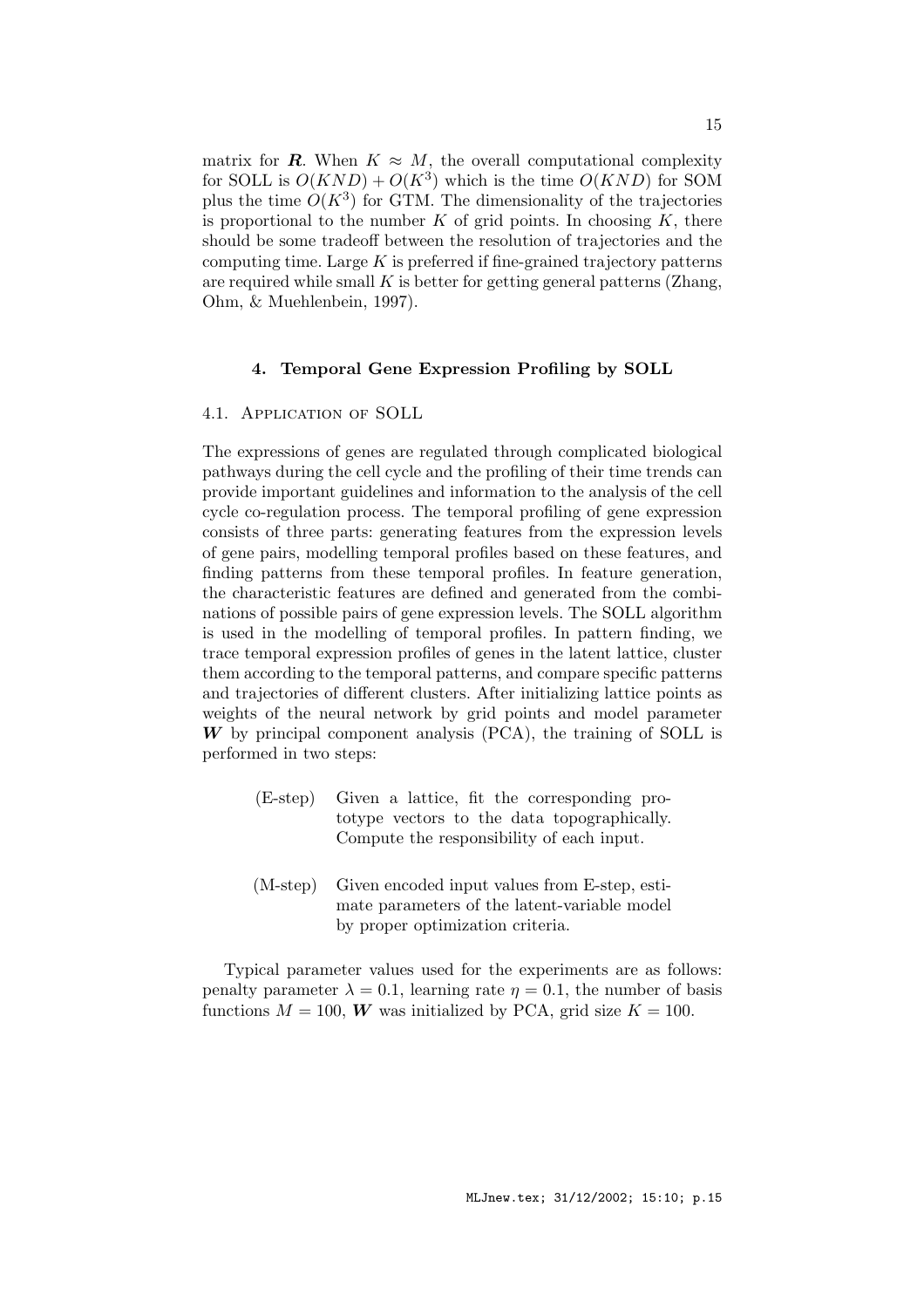

Figure 7. Above: The temporal patterns of artificial data expressed as time series. Below: The 6 different expression patterns of artificial data.

# 4.2. Demonstrations on artificial Data

Knowing the order of co-regulation timing as well as specific patterns is important in studying the co-regulated genes (Futcher, 2000). We extracted 4 features at each time point as the input data and extracted two latent features using the latent model (Figure 6). The resulting latent features are used as temporal patterns by making them in a single vector form (see Section 3.1 for more details).

To test the SOLL algorithm, a set of simulated data is created. Since the genomic expression is activated periodically during the cell cycle, the sine function is used to create the data. In Figure 7, the collection of simulated data is plotted where four different sine curves with different peak times are used with some noises in the amplitudes and peak times. There are 6 different co-regulation patterns out of 4 distinct sine curves. We applied the SOLL method to identify these specific co-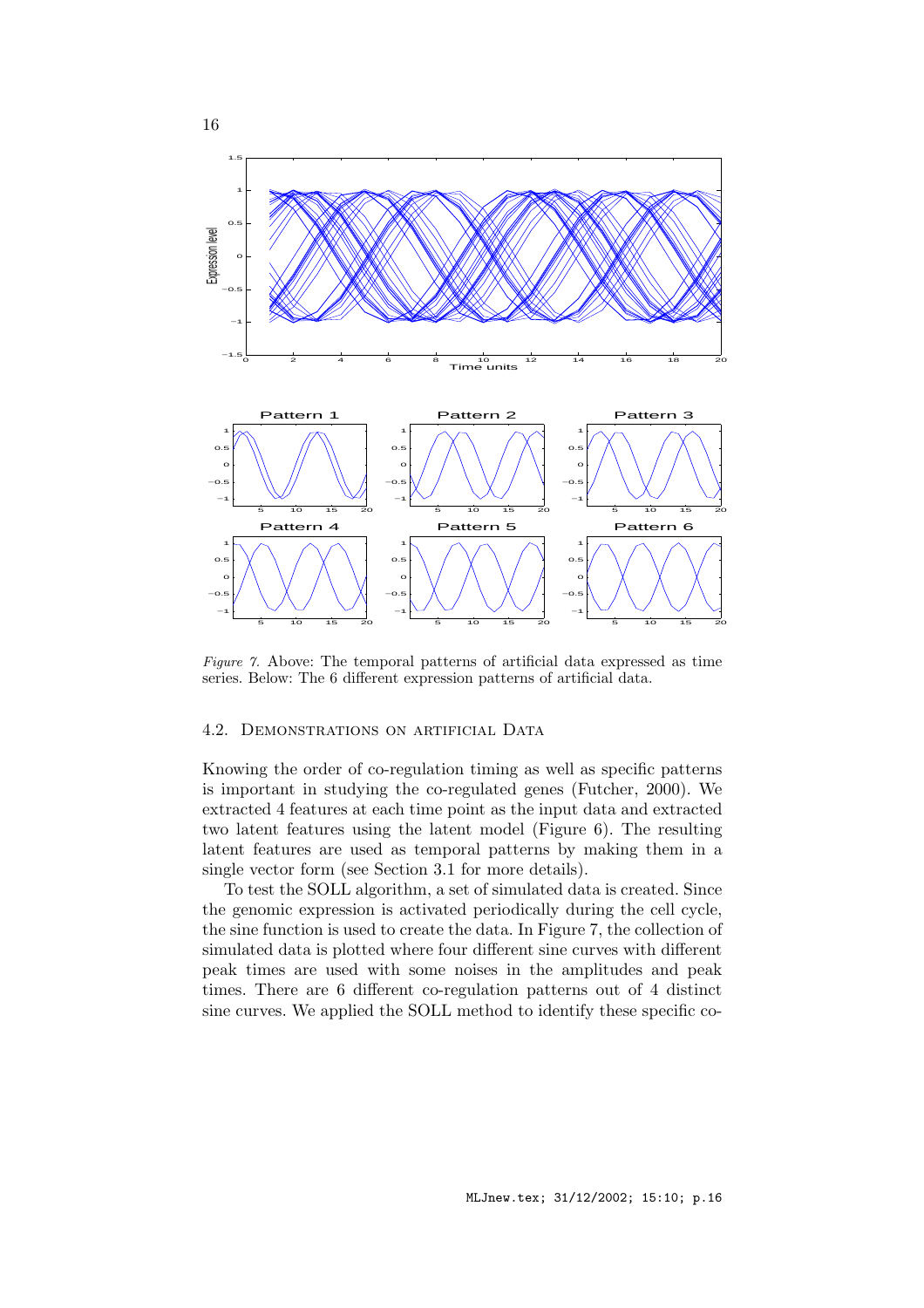

Figure 8. The six different temporal patterns of correlated expressions on 10x10 grid by SOM (S1 through S6) and on the latent space by SOLL (SL1 through SL6)

regulation patterns and compared them with other temporal pattern profiling methods. As a baseline method, we used a single time series made by joining the two current time series to express the temporal pattern of the two genes. We also compare the performances of SOLL with those of SOM. Here, the data set is mapped into a 10 by 10 grid of SOM and the resulting patterns in the node set (the patterns of SOM in Figure 8) are taken as temporal patterns. In each of the SOLL and SOM methods, the two-dimensional temporal pattern is entered as a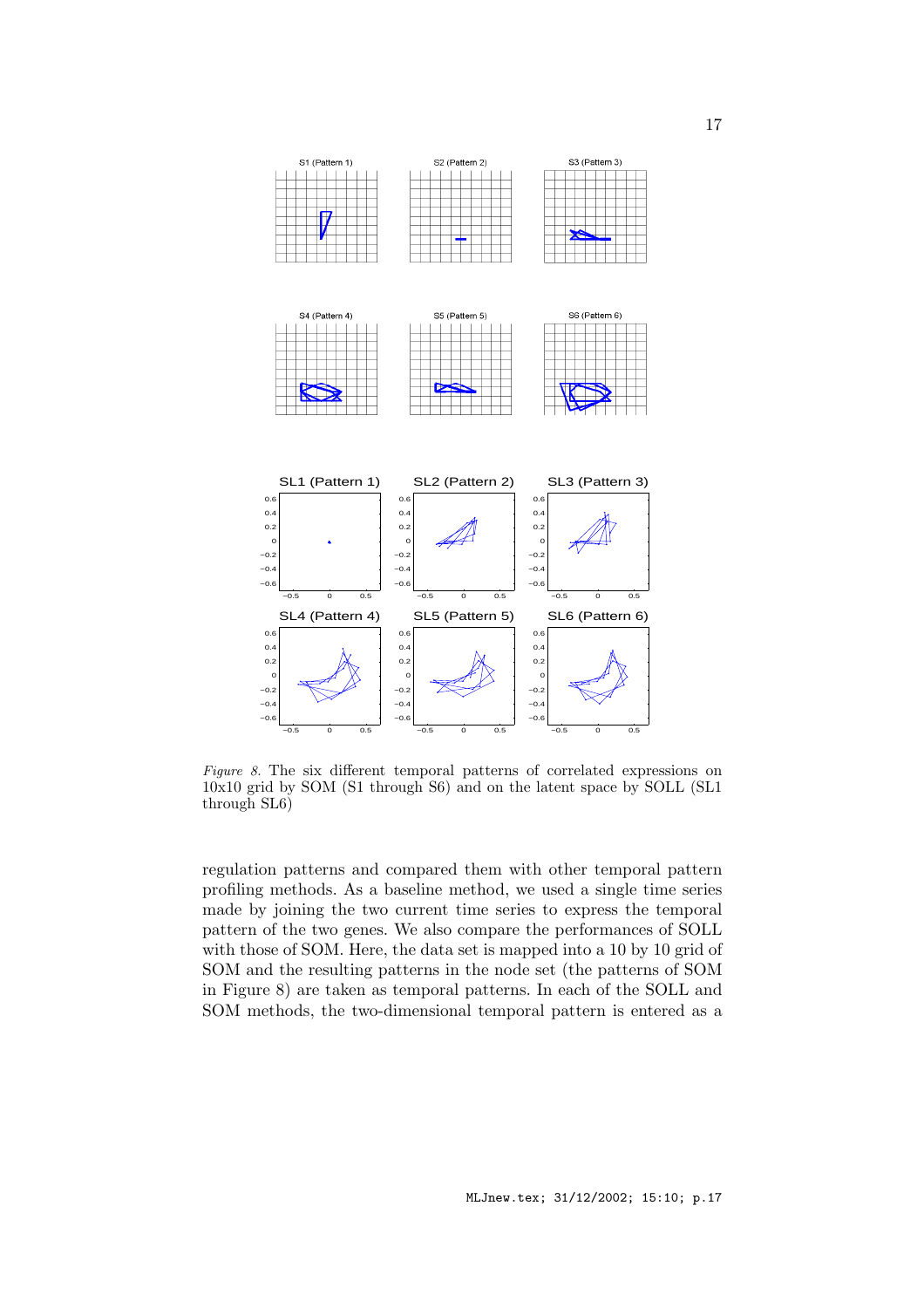Table II. Comparison of SOLL and other temporal profiling methods in identifying 6 possible patterns in the artificial data set. Each entry in the table represents the identification rate  $r_c^p = N_c^p/N_c$  of cluster c for the majority pattern p in c (see text for definition).

| Pattern   | Baseline | SOM   | GTM   | SOLL  |
|-----------|----------|-------|-------|-------|
| Pattern 1 | 0.600    | 0.859 | 0.974 | 0.983 |
| Pattern 2 | 0.880    | 0.717 | 0.829 | 0.846 |
| Pattern 3 | 0.195    | 0.594 | 0.634 | 0.736 |
| Pattern 4 | 0.175    | 0.509 | 0.683 | 0.930 |
| Pattern 5 | 0.890    | 0.780 | 0.638 | 0.838 |
| Pattern 6 | 0.530    | 0.455 | 0.804 | 0.842 |
| Average   | 0.545    | 0.652 | 0.760 | 0.862 |

single time series whose components consist of the components of the mapping point in the latent space. After that, a set of temporal time series generated from each method is clustered by a k-means algorithm where the total number of different patterns is set to be 6 (Figure 7). The k-means algorithm (Duda & Hart, 1973) is a clustering method using the Euclidean distance as a dissimilarity measure:

$$
d(\boldsymbol{p}_i, \boldsymbol{p}_j) = \sum_{t=1}^{T} (p_{it} - p_{jt})^2 = ||\boldsymbol{p}_i - \boldsymbol{p}_j||.
$$
 (13)

In Equation (13), each component of  $p_i$  is the element of mapping point in the latent space where  $T = 36$  for the baseline method and  $T = 30$ for other methods by ignoring the first and last 3 intervals as noise.

In Figure 7, pattern 1 represents a pair of sine curves which is almost identical through time, while patterns 2, 3, 4, 5 represent shifted ones with different peak times respectively and pattern 6 represents a pair of sine curves opposite each other. In gene co-regulation analysis, pattern 1 is the characteristic of genes in the same cluster, while patterns 2, 3, 4, 5, 6 are characteristic of co-regulation patterns where the expression level of one gene is regulating or is being regulated by that of another gene through time. When the two genes show similar expression levels, they might be in the same group of genes which are regulated under the influence of other gene. In the study of co-regulation, this group of genes are not of much interest. In the profiling method by SOLL, they are represented by concentrated points (SL1 in Figure 8).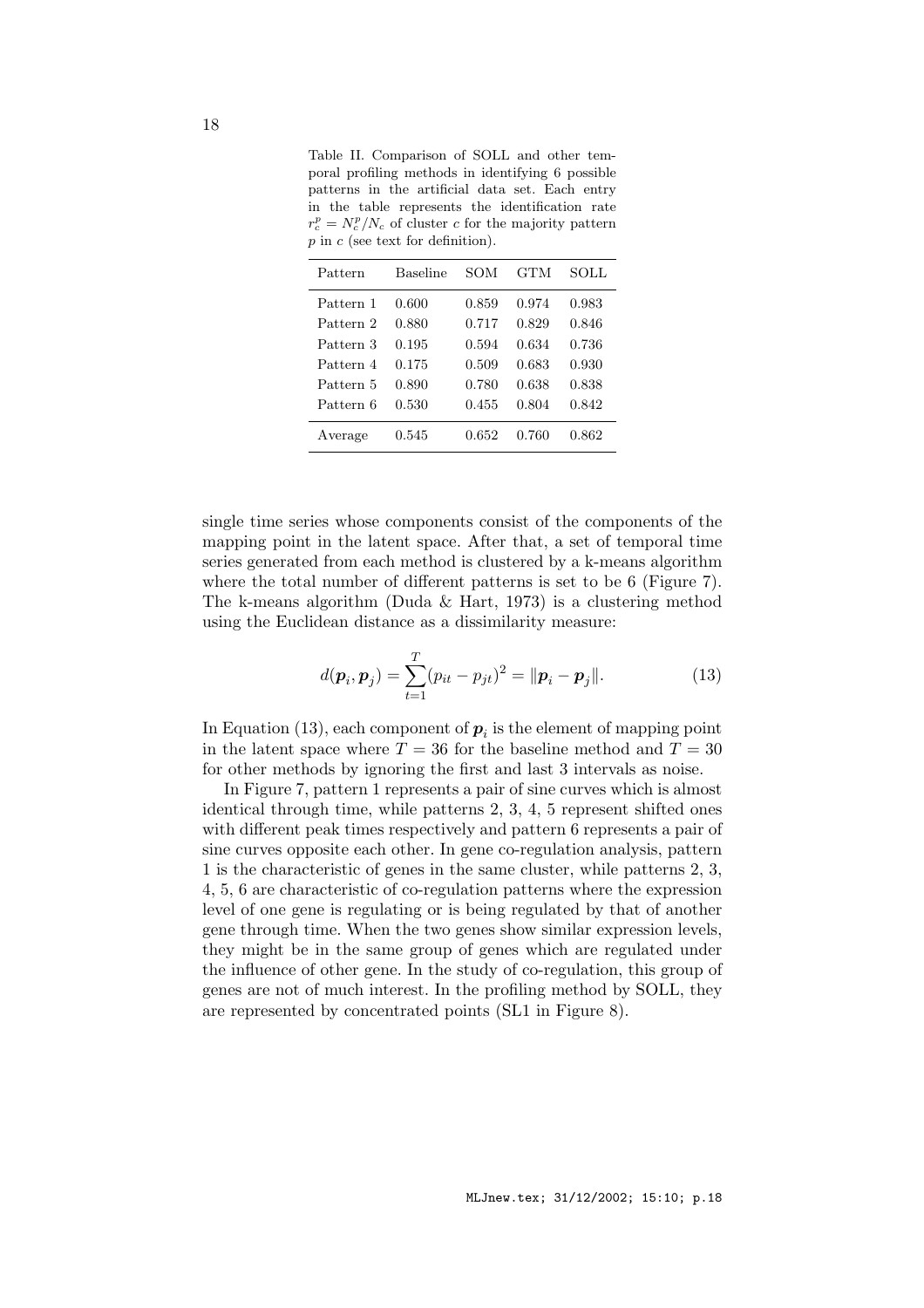To evaluate the profiling method we calculate, for each and every trajectory in cluster  $c$ , the Euclidean distance to the six meaningful patterns and identify the majority pattern  $p$  in the cluster. We then compute the identification rate  $r_c^p$  by

$$
r_c^p = \frac{N_c^p}{N_c},\tag{14}
$$

where  $N_c$  is the total number of trajectories in cluster c and  $N_c^p$  is the number of trajectories of the majority pattern  $p$  in the cluster  $c$ . In Table II, the identification rate of the baseline, SOM, GTM and SOLL methods are compared. Patterns of co-regulation (patterns 2 to 6) are identified with high rate in SOLL and GTM methods while patterns 3 and 4 are not identified effectively in the baseline method.

## **5. Empirical Results**

#### 5.1. Experimental Setup

We have tested the SOLL approach on a DNA microarray data for possible gene combinations from a subset of known genes of yeast. The data set we used is based on the alpha factor arrested synchronization set among the three data sets (Spellman et al., 1998) as described in Section 2.

The data set of alpha factor arrested expressions have 18 measurements for every 7 minute interval. In building the co-regulation features, we do not use the first 3 measurements due to the noises in the beginning of the microarray data. In the baseline method the raw data is used without taking differences of expressions and  $T =$ 36 of the whole time interval is used. Since different cluster sizes give similar results, the various temporal patterns are clustered by  $k$ -means clustering procedure with  $k=100$  using Euclidean dissimilarity measure (13). For the encoding of the co-regulation features onto the latent lattice, we assume a 10 by 10 grid and learn the winning grid points by computing the posterior probabilities for each input data.

## 5.2. Temporal Profiling of Multiple Correlated Genes

We have tested 5356 different combinations of genes out of 104 genes of yeast. Analysis of all possible pairs of the yeast genes is possible, but we did not do that for two reasons. The first is because of the enormous computation time for performing this study. We still lack biological data for the confirmation of the results. For the analysis of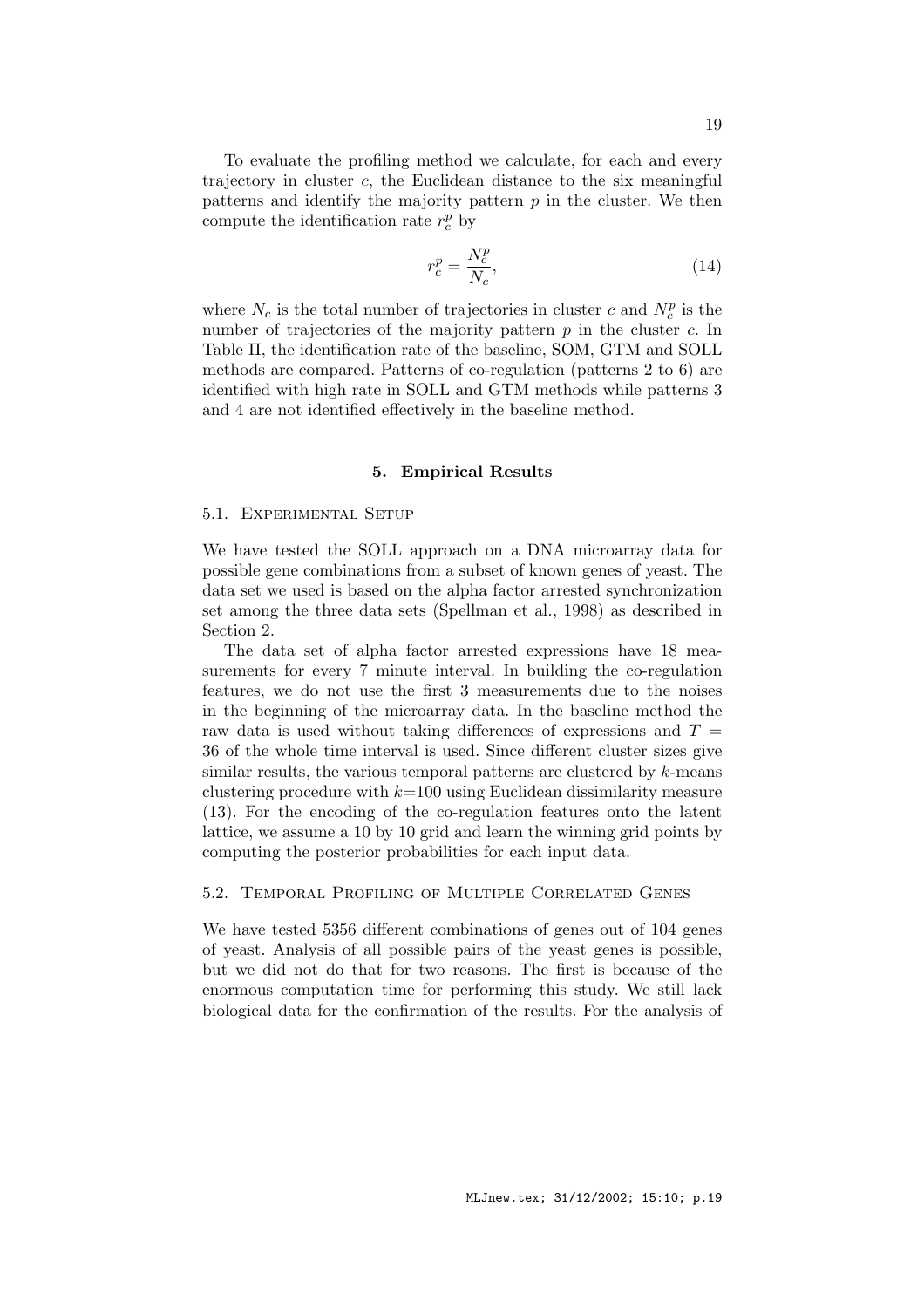Table III. Average cln3 values of gene pairs of pattern 18 by SOLL. The CLN3-containing pairs have higher values than the rest of genes in  $M/G1$ , S, S/G2 and G2/m phase. This means that genes other than MCB or SCB genes can be also activated by CLN3 with certain possibility.

|                                                                          | SCB MCB S |  | $S/G2$ $G2/M$ $M/G1$               |                    |
|--------------------------------------------------------------------------|-----------|--|------------------------------------|--------------------|
| CLN3-containing pairs $0.55$ $0.93$ $1.28$ $0.23$ $-0.36$<br>Other pairs |           |  | $1.66$ $0.64$ $N/A$ $0.00$ $-1.50$ | $-0.35$<br>$-0.38$ |



Figure 9. Above: The various trajectories obtained by SOLL for the correlated genes. Below: The corresponding time series for each pattern. Both cluster 40 and cluster 92 contain ASH1 gene but show different relation between two co-related genes

all yeast genes (more than 6000), the number of possible pairs of genes becomes too large for matrix computation. A possible remedy for this would be clustering the genes and using prototype genes in each cluster for the generation of pairs. The second, more important, reason is that, at the current time of biology, such a study does not help the biological research very much. The use of all the genes without having a large amount of data would only increase the noise of data.

At each experimental time, 4 co-regulation features are expressed in a 2 dimensional latent feature space and their trajectories are visualized. A total of 100 different patterns are obtained by clustering the corresponding set of time series. Figure 9 shows part of the trajectories obtained by SOLL by plotting the mean encoding values. Note that patterns are distinct from each other and some of the clusters contain a set of biologically important genes with respect to the co-regulation mechanism in the cell cycle.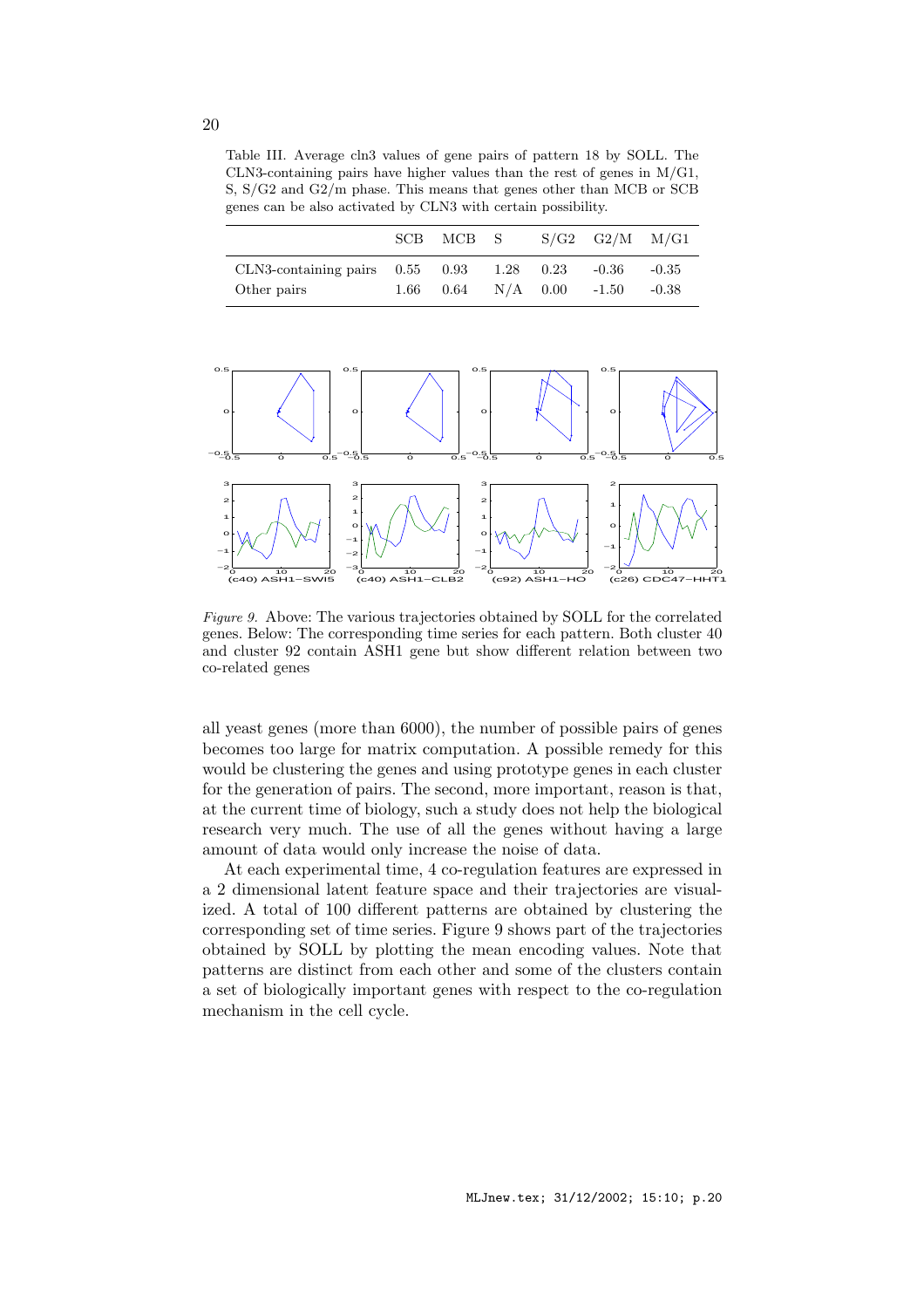

Figure 10. The roles of CLN3, a late G1 specific cyclin, in the yeast cell cycle regulated transcription. Transcription of CLN3 is started at M/G1 phase and then Cln3-associated kinase (Cdc28) activates late G1 specific transcription factors such as SBF (SCB binding factor) and MBF (MCB binding factor) by phosphorylation. Activated SBF and MBF initiate the expression of CLB5 and CLB6 as well as late G1 specific genes, leading to budding and S phase entry. Cln3 proteolysis at the begining of S phase and expression of CLB genes (CLB5 and CLB6) chage the activity of cdc28. Clb5,6/Cdc28 activate transcription of S and G2-specific genes and represses SBF-mediated transcription

Especially, cluster 18 contains most of the correlated gene pairs which are known to regulate each other in the corresponding biological mechanisms (Table III). In the cell cycle process, Cln3 is the G1 specific cyclin whose expression is highly peaked at about G1/S transition (Koch, 1994). It is well known to positively regulate the expressions of G1 specific genes that contain MCB or SCB elements in their promoters (Figure 10). As can be seen in Table III, analysis of the set of CLN3-containing pairs in cluster18 shows that most of SCB and MCB genes are included in these pairs. These results are in accordance with the expectation from biological knowledge. But other genes in M/G1, S, S/G2 and G2/M phase also contain the CLN3 gene in cluster 18. We used the Cln3 values to examine the direct effects of induced Cln3 from spellman's experiments (Spellman et al., 1998). The genes that have greater Cln3 values are more likely to be activated by CLN3 than others. According to the Table III, average Cln3 values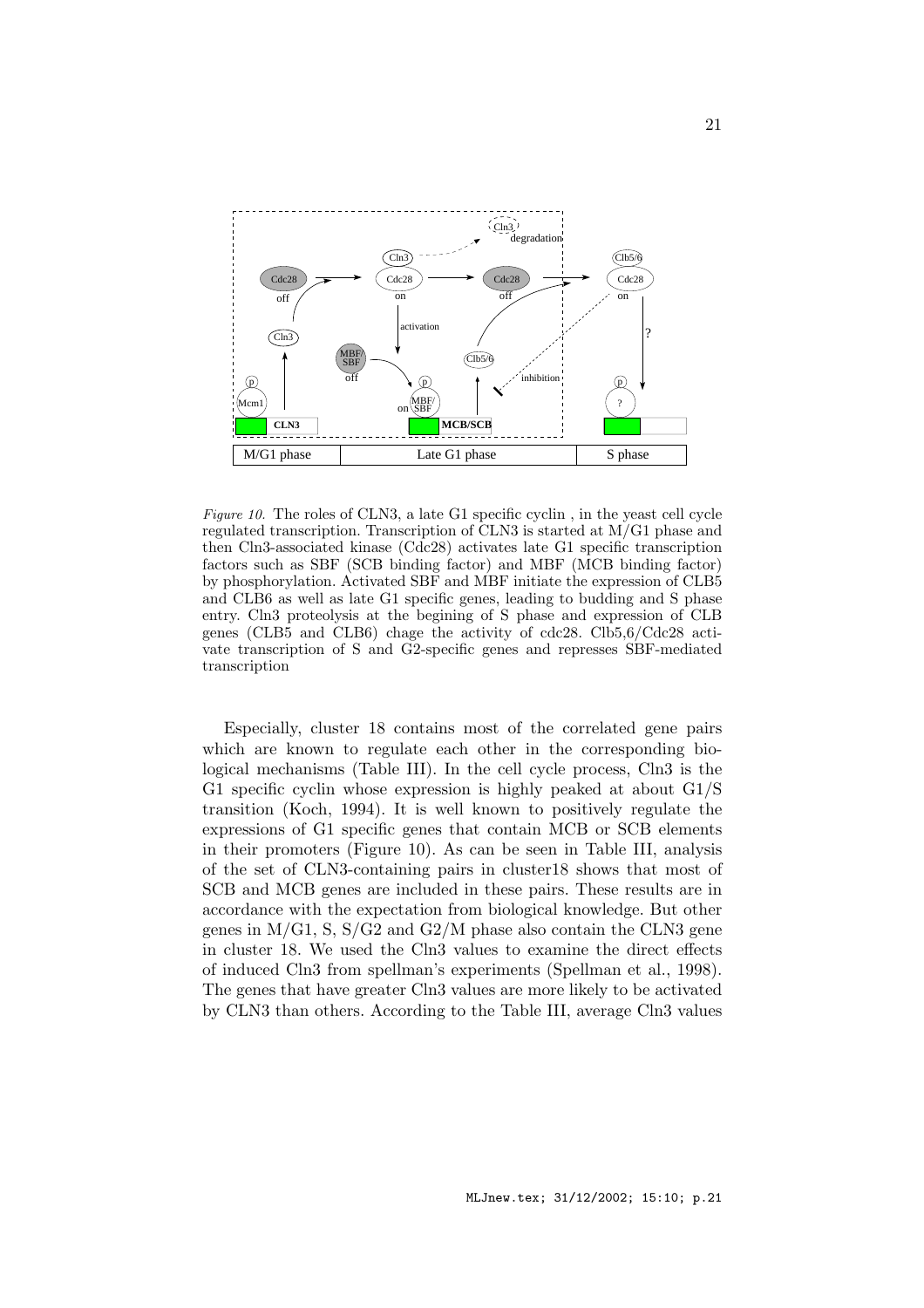|                 | Cluster<br>size | No. of CLN3-<br>containing pairs | Portion within<br>the cluster | Portion in<br>all CLN3 pairs |
|-----------------|-----------------|----------------------------------|-------------------------------|------------------------------|
| <b>Baseline</b> | 121             | 21                               | 0.173                         | 0.396                        |
| SOM             | 27              | 23                               | 0.851                         | 0.433                        |
| <b>GTM</b>      | 105             | 30                               | 0.285                         | 0.566                        |
| SOLL            | 99              | 44                               | 0.444                         | 0.830                        |

Table IV. Identification rate of CLN3-containing pairs in each method. SOLL contains the largest number of CLN3-containing pairs (83.0 %) while the baseline method does not identify them effectively (39.6 %). SOM and GTM contain moderate portions of them (43.3 % and 56.6 %).

of CLN3-containing pairs are greater than the rest of genes in M/G1, S, S/G2 and G2/m phase. This means that genes other than MCB or SCB genes are also activated by CLN3 with certain possibility. As a result of analyzing the pair of genes for pattern 18, it is confirmed that the activation of MCB or SCB genes by CLN3 and find novel CLN3-corresponding genes.

Cluster 26 contains both CDC47 and all S phase histone genes except HHF2. During S-phase when the DNA is replicated, replicated DNA is packed into nucleosome through binding with histone proteins (Stein, Stein, & Lian, 1992). The prior elevation of histone protein is necessary to support DNA replication and histone-dependent formation of nucleosome (Osley, 1991). CDC47 is a minichromosome maintenance protein (MCM) which is essential for DNA replication and interacts with histone proteins (Ishimi, Ichinose, Omori, Sato, & Kimura, 1996). Cluster 26 shows the relationship between the prior expression of histone proteins which is required for sequential DNA replication process and sequential expression of CDC47 that execute the DNA replication.

In addition, both cluster 40 and cluster 92 contain ASH1 gene but show different relation between two co-related genes (Figure 9). ASH1 is transcriptional repressor protein whose expression is peaked at M/G1 phase. The well known function of it is that it translocates to the daughter nucleus and repress HO gene for lineage-specific transcription (Sil & Herskowitz, 1996). Cluster 92 presents this negative relationship between ASH1 and its target repressed genes including HO. When SWI5, a transcription factor, is phosphorylated by CLB2/CDC28 complex, SWI5 is concentrated in the cytoplasm (Tebb, Moll, Dowzer, & Nasmyth, 1993). At anaphase, clb2 is degraded, and migrates to the nucleus and induces the expression of ASH1 and other genes in early G1 (Nasmyth, Adolf, Lydall, & Seddon, 1990; Moll, Tebb, Surana,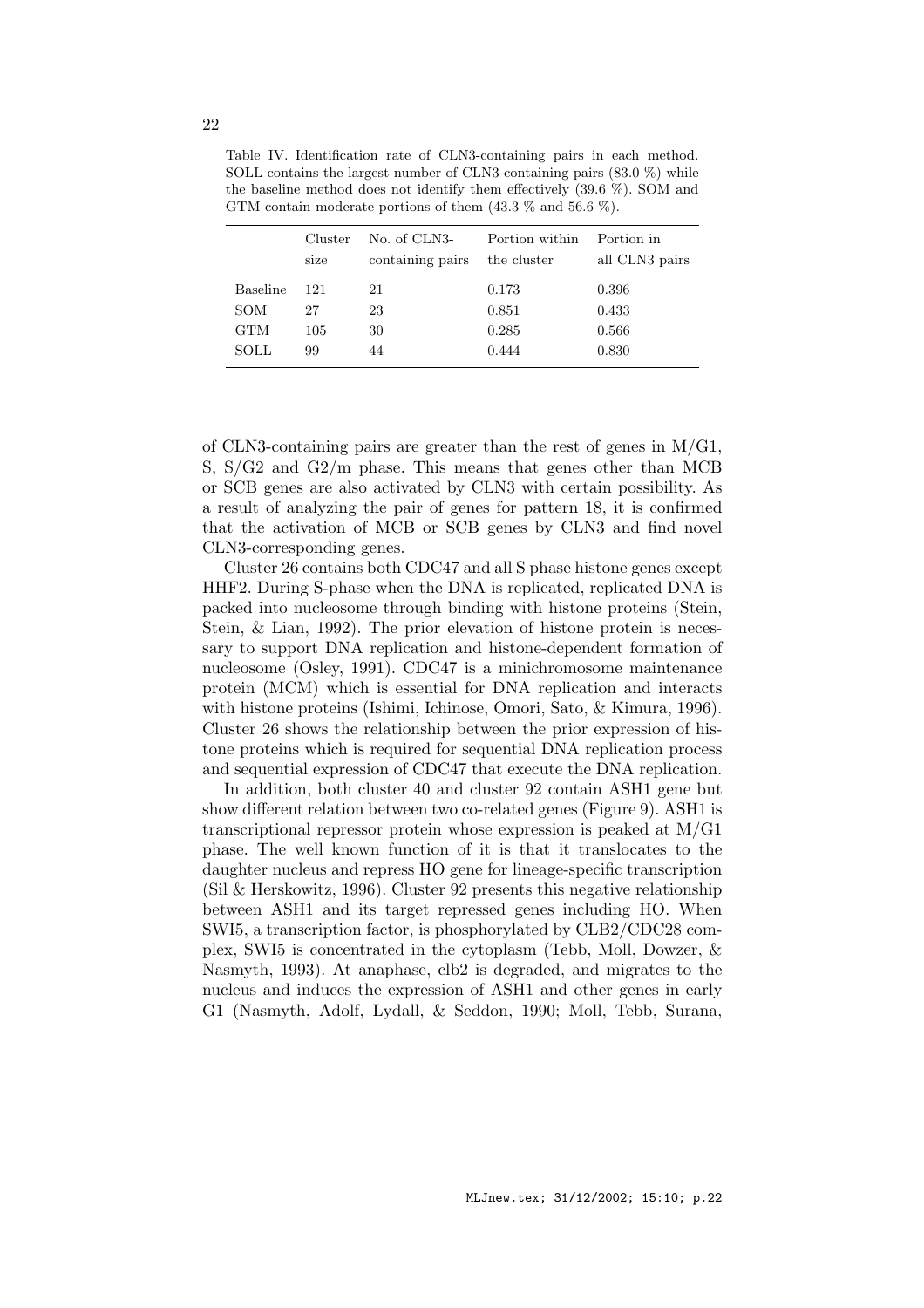

Figure 11. The various gene-expression time series corresponding to pattern 18.

Robitsch, & Nasmyth, 1991). Cluster 40 shows the positive relation between ASH1 and its transcriptional activators because it contains not only SWI5 but also CLB2, the key start regulator in cell cycle. Comparative analysis of raw graphs and trajectory paths in cluster 40 and cluster 92 confirmed these positive and negative relations (Figure 9).

Although regulation of abundance of many gene products through cell cycle regulator is the major regulation mechanism, post transcription events like proteolysis, phosphorylation and localization are likely to mediate to control the basic timing of cell cycle (Futcher, 2000). So, there might be a lot of complex patterns of correlation among genes. Further analysis of other clusters will help biologists to investigate the regulation mechanism and novel correlated genes in cell cycle.

We compared in Table IV the result of SOLL with those of other profiling methods with respect to the identification rate of CLN3-containing pairs. SOLL contains the largest number of CLN3-containing pairs (83.0 %) while the baseline method does not identify them effectively  $(39.6\%)$ . SOM and GTM contain moderate portions of them  $(43.3\%$ and 56.6 %). For the baseline method, the reason might be the lack of enough features for the temporal nature of the expression levels. In Figure 11, part of the pairs of genes in the cluster 18 found by SOLL is represented. Note that the shapes of time series are not necessarily the same while the pattern of co-regulation is similar.

# **6. Concluding Remarks**

We proposed a self-organizing latent lattice (SOLL) model for analyzing temporal patterns with multi-dimensional features at each cell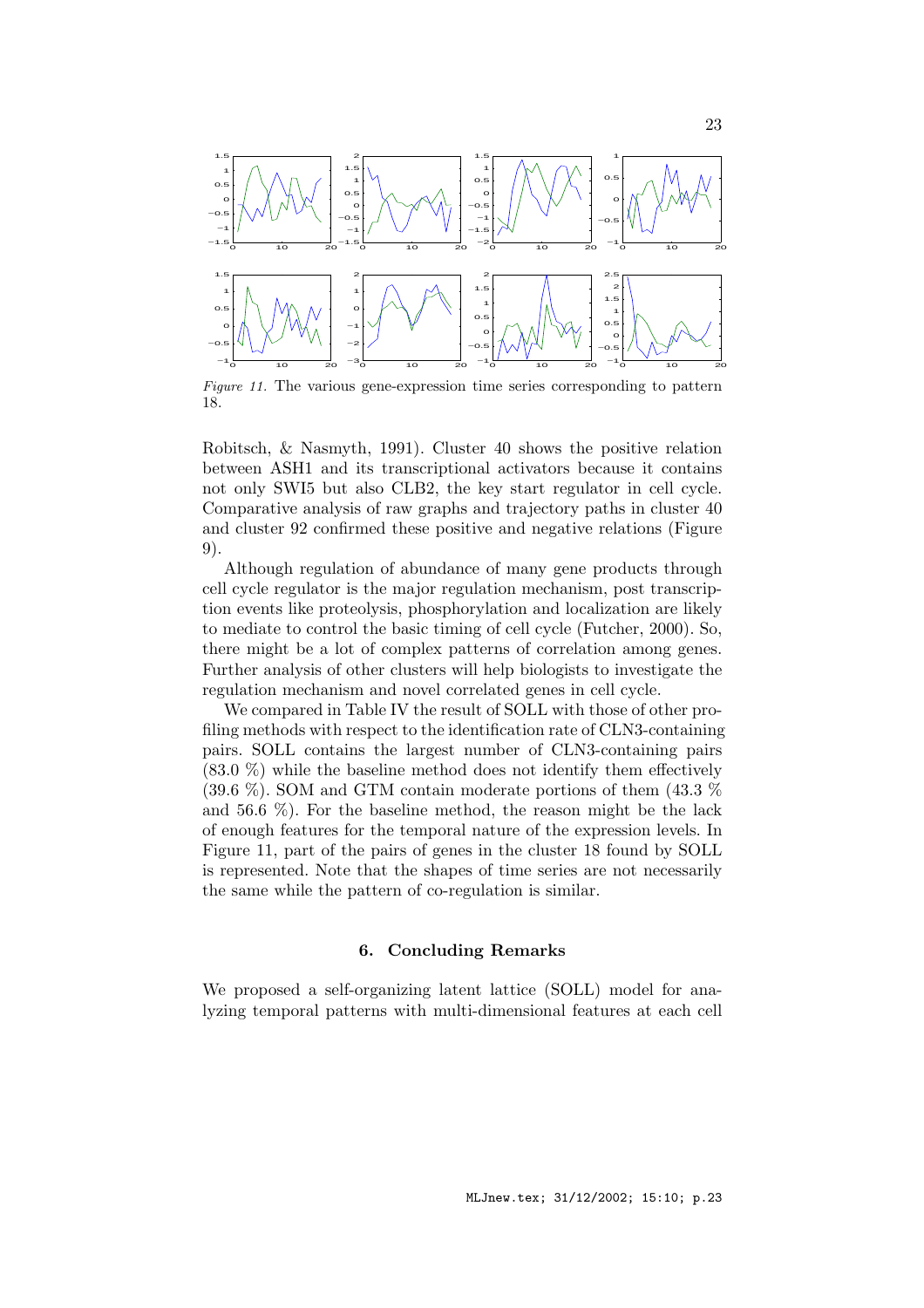cycle time. The temporal trajectories of the correlated gene expressions allow us to analyze complex interactions of more than two genes during the cell cycle period. The usual practice of the analysis in microarray expression data is focused on the expression levels of single genes, and the search for patterns or clusters is based solely on each single gene's expression levels, neglecting more complex and realistic gene-to-gene interactions. Unlike simple expression levels of a single gene, multiple features in correlated genes are no longer possible to visualize or analyze by current gene-based methods. SOLL is expressing these multi-dimensional features in terms of hypothetical latent features which are simple enough to visualize and analyze.

For the simulated experiments of 6 different correlation patterns of periodic time series (Section 4.2), the performance of SOLL is evaluated and compared with those of other methods. The experimental evidence supports that SOLL outperforms the other methods in detecting several different peaks and patterns. The baseline method which neglects geneto-gene interactions showed poor performance in detecting different peaks while concentrating individual gene shapes. On the real-life cellcycle regulation data, SOLL was able to identify most of the CLN3 activated regulation gene pairs with several unknown pairs of genes while the baseline methods showed less effective results (Table 4). The CLN3 is biologically known to affect a group of genes during the cell cycle process.

Since SOLL is based on the generative latent-variable model, it can be used effectively in estimating the missing data for the data set with missing values. Another merit of SOLL is the visualization ability of the complex co-regulation process in the latent space. This feature can be applied to discovering novel gene-to-gene relations in intuitive and visual way.

Some remarks are in order with respect to the current approach to temporal expression profiling of correlated genes. In this paper, we restricted ourselves to the case of finding correlations between two genes. Though this proved very useful in our analysis, we may also want to analyze the correlation patterns of three or more genes. In this case, the selection of features to be presented to the SOLL's input layer should be extended appropriately. However, the SOLL model itself can be used without modification since it basically learns to map the temporal sequences of input vectors to the trajectory patterns on the latent space.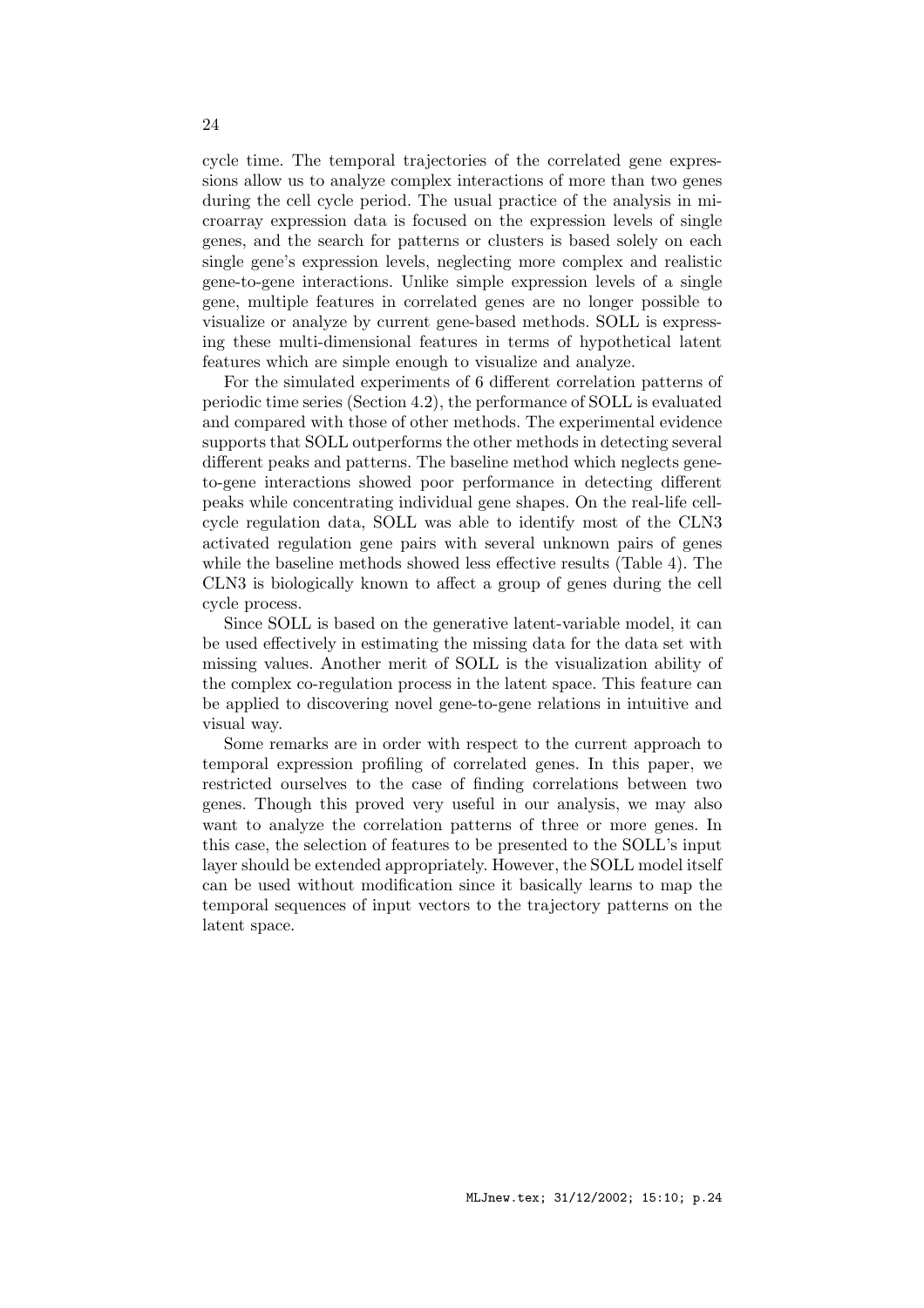## **Acknowledgements**

This work was supported by the Korean Government through BK21-IT, BrainTech, IMT2000 Bioinformatics and NRL Programs.

#### **References**

- 1. Aach, J., & Church, G. M. (2001). Aligning gene expression time series with time warping algorithms. Bioinformatics, 17:6, 495-508.
- 2. Alon, U., Barkai, N., Notterman, D.A., Gish, K., Ybarra, S., Mack, D., & Levine, A.J. (1999). Broad patterns of gene expression revealed by clustering analysis of tumor and normal colon tissues probed by oligonucleotide arrays. Proceedings of the National Academy of Sciences, 96, 6745-6750.
- 3. Anderson, T.W. (1984). An Introduction to Multivariate Statistical Analysis. 285-290, 2nd Ed., New York, John Wiley.
- 4. Bishop, C. M., Svensen, M., & Williams, C. K. I. (1998). GTM: The generative topographic mapping. Neural Computation, 10:1, 215-234.
- 5. Bishop, C. M. (1999). Latent variable models. Learning in Graphical Models. 371-404, The MIT Press.
- 6. Brian, D. D. (1997). Regulation of transcription by proteins that control the cell cycle. Nature, 389, 149-152.
- 7. Buntine, W. L. (1994). Operations for learning with graphical models. Journal of Artificial Intelligence Research, 2, 159-225.
- 8. Butte, A. J., Tamayo, P., Slonim, D., Golub, T. R., & Kohane, I. S. (2000). Discovering functional relationships between RNA expression and chemotherapeutic susceptibility using relevance networks. Proceedings of the National Academy of Sciences, 97, 12182-12186.
- 9. Calinski, T., & Harabasz, J. (1974). A dendrite method for cluster analysis. Communications in Statistics, 3, 1-27.
- 10. Chiang, D. Y., Brown, P. O., & Eisen, M. B. (2001). Visualizing associations between genome sequences and gene expression data using genome-mean expression profiles. Bioinformatics, 17, s49-s55.
- 11. Cheng, Y., & Church, G. M. (2000). Biclustering of expression data. In Proceedings of the Eighth International Conference on Intelligent Systems for Molecular Biology, ISMB2000, AAAI Press, 93-103.
- 12. Cho, R. J., Campbell, M., Winzeler, E., Steinmetz, L., Conway, A., Wodicka, L., Wolfsberg, T., Gabrielian, A., Landsman, D., Lockhart, D., & Davis, R. (1998). A genome-wide transcriptional analysis of the mitotic cell cycle. Molecular Cell, 2, 65-73.
- 13. Dash, M., & Liu, H. (1997). Feature selection for classification. Intelligent Data Analysis, 3:1, 131-156.
- 14. De Risi, J. L., Iyer, V. R., & Brown, P.O. (1997). Exploring the metabolic and genetic control of gene expression on a genomic scale. Science, 278, 680-686.
- 15. Dempster, A. P., Laird, N. M., & Rubin, D. B. (1977). Maximum likelihood from incomplete data via the EM algorithm (with discussion). Journal of the Royal Statistical Society, B39, 1-38.
- 16. Duda, R. O., & Hart, P. E., (1973). Pattern Classification and Scene Analysis. New York: John Wiley & Sons, Inc.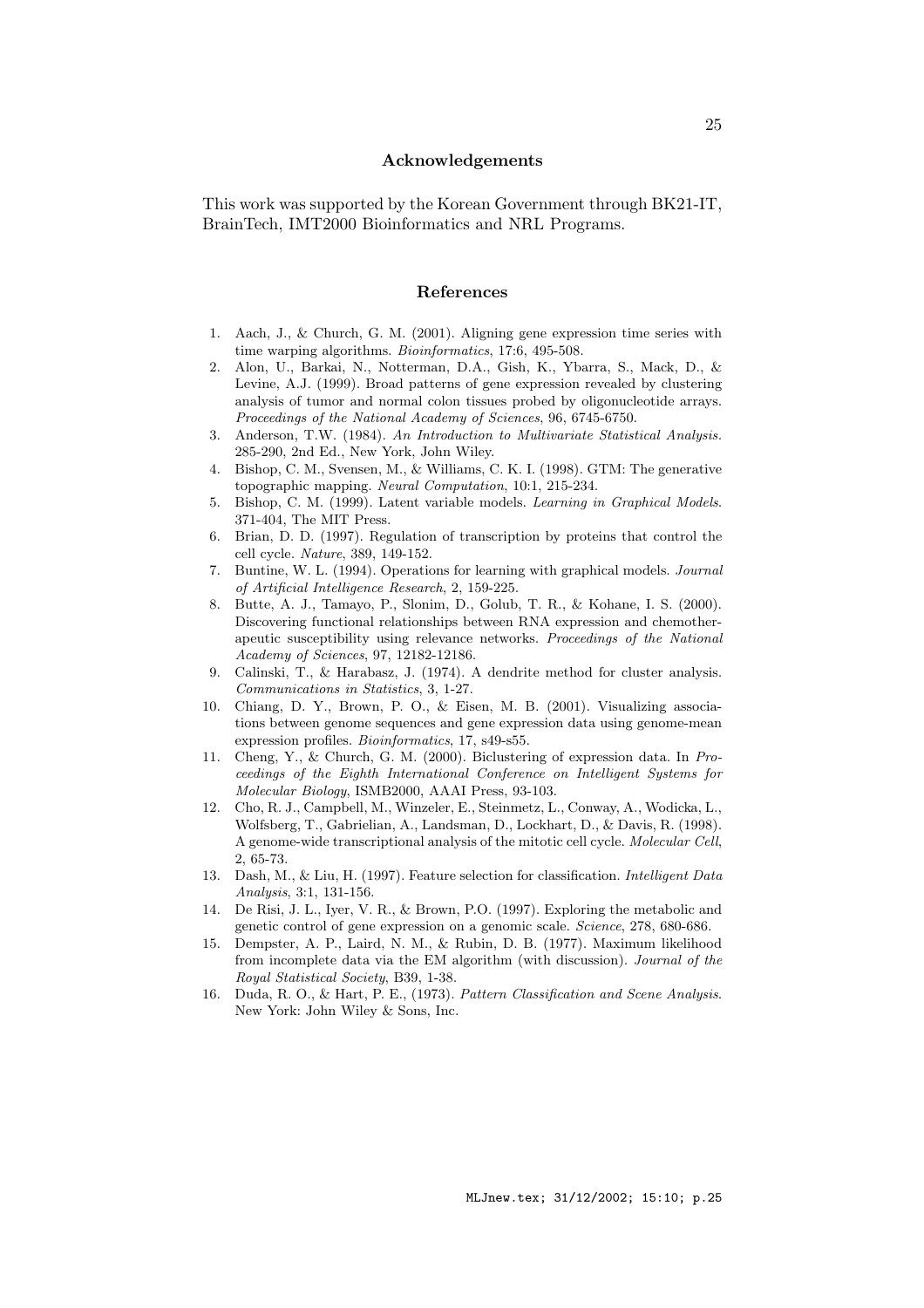- 17. Eisen, M. B., Spellman, P. T., Brown, P. O., & Botstein, D. (1998). Cluster analysis and display of genome-wide expression patterns. Proceedings of the National Academy of Sciences, 95, 14863-14868, December 1998.
- 18. Futcher, B. (2000). Microarray and cell cycle transcription in yeast. Current Opinion in Cell Biology, 12, 710-715.
- 19. Herrero, J., Valencia, A., & Dopazo, J. (2001). A hierarchical unsupervised growing neural network for clustering gene expression patterns. Bioinformatics, 17,126-136.
- 20. Ishimi, Y., Ichinose, S., Omori, A., Sato, K., & Kimura, H. (1996). Binding of human minichromosome maintenance proteins with histone H3. Journel of Biological Chemistry, 271, 24115-24122.
- 21. Jain, A., & Dubes, R. (1988). Algorithms for clustering data. Prentice-Hall, Eaglewood Clifts, NJ.
- 22. Koch, C., & Nasmyth, K. (1994). Cell cycle regulated transcription in yeast. Current Opinion in Cell Biology, 6, 451-459.
- 23. Kohonen, T. (1990). The self-organizing map. Proceedings of the IEEE, 78:9, 1464-1480, September 1990.
- 24. Lockhart, D. J., Dong, H., Byrne, M. C., Follettie, M. T., Gallo, M. V., Chee, M. S., Mittmann, M., Wang, C., Kobayashi, M., Horton, H., & Brown, E. L. (1996). DNA expression monitoring by hybridization to high-density oligonucleotide arrays. Nature Biotechnology, 14, 1675-1680.
- 25. Lukashin, A. V., & Fuchs, R. (2001). Analysis of temporal gene expression profiles: clustering by simulated annealing and determining the optimal number of clusters. Bioinformatics 17, 5, 405-414.
- 26. Moll, T., Tebb, G., Surana, U., Robitsch, H., & Nasmyth, K. (1991). The role of phosphorylation and the CDC28 protein kinase in cell cycle-regulated nuclear import of S. cerevisiae transcription factor SWI5. Cell 66, 743-758.
- 27. Nasmyth, K., Adolf, G., Lydall, D., & Seddon, A. (1990). The identification of a second cell cycle control on the HO promoter in yeast; cell cycle regulation of SWI5 neclear entry. Cell 62, 631-647.
- 28. Osley, M. A. (1991). The regulation of histone synthesis in the cell cycle. Annual Review of Biochemistry, 60, 827-861.
- 29. Price, C., Nasmyth, K., & Schuster, T. (1991). A general approach to the isolation of cell cycle regulated genes in the budding yeast, Saccharomyces cerevisiae. Journal of Molecular Biology, 218, 543-556.
- 30. Ramoni, M. F., Sebastiani, P., & Kohane, I. S. (2002). Cluster analysis of gene expression dynamics. Proceedings of the National Academy of Sciences, 99, 9121-9126, July 2002.
- 31. Raychaudhuri, S., Stuart, J. M., & Altman, R. B. (2000). Principle component analysis to summarize microarray experiments: application to sporulation time series. In Pacific Symposium on Biocomputing, 455-466.
- 32. Sasik, R., Iranfar, N., Hwa, T., & Loomis, W. F. (2002). Extracting transcriptional events from temporal gene expression patterns during Dictyostelium development. Bioinformatics, 18:1, 61-66.
- 33. Sharan, R., & Shamir, R. (2000). CLICK: A clustering algorithm with applications to gene expression analysis. In Proceedings of the Eighth International Conference on Intelligent Systems for Molecular Biology, ISMB2000, 307-316.
- 34. Sil, A., & Herskowitz, I. (1996). Identification of assymetrically localized determinant, Ash1p, required for lineage-specific trascription of the yeast HO gene. Cell 84, 711-722.

26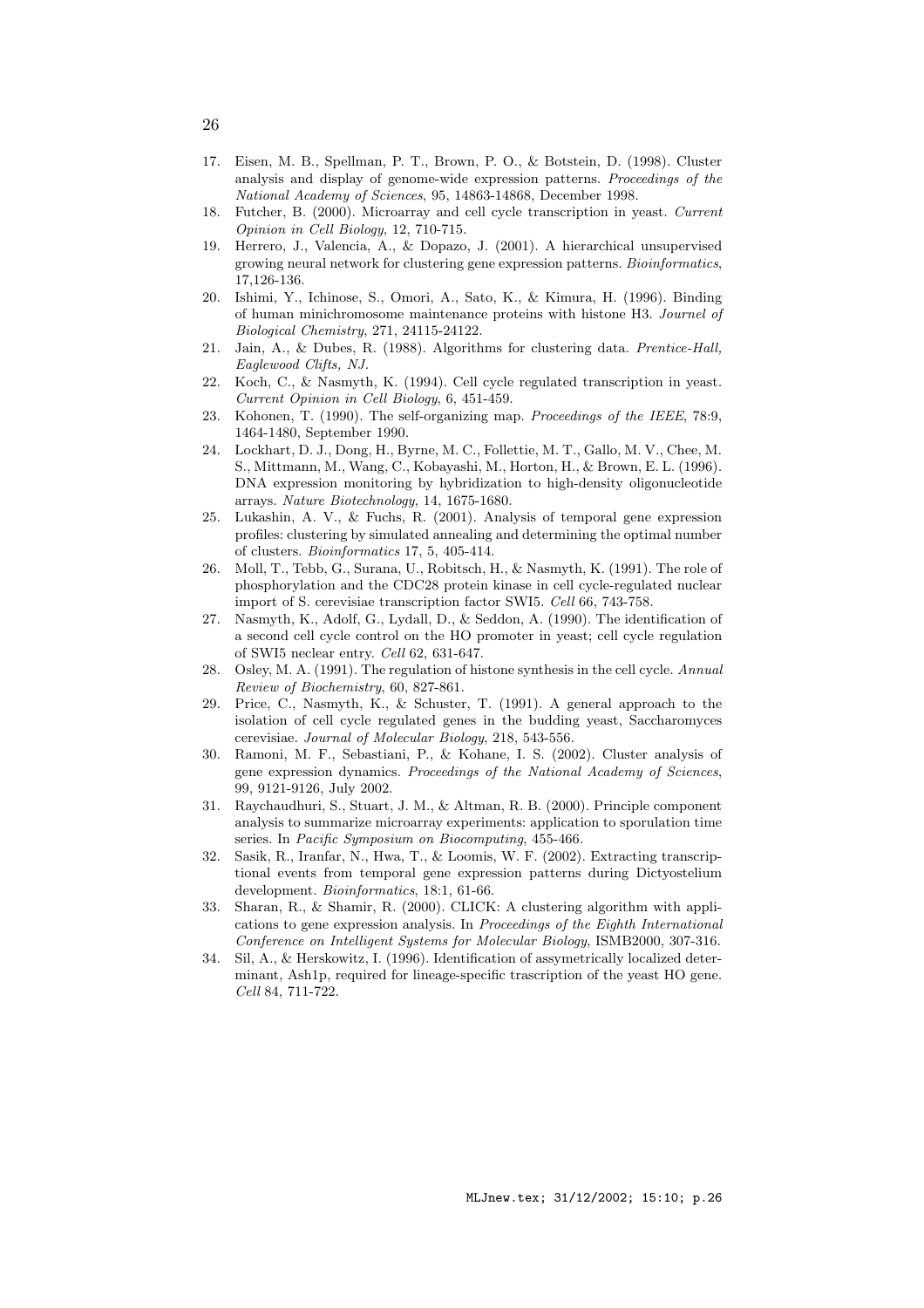- 35. Spellman, P. T., Sherlock, G., Zhang, M. Q., Iyer V. R., Anders, K., Eisen, M. B., Brown, P.O., Botstein, D., & Futcher, B. (1998). Comprehensive identification of cell cycle-regulated genes of the yeast saccharomyces cerevisiae. Molecular Biology of the Cell, 9, 3273-3297.
- 36. Spevak, C., & Polfreman, R. (2000). Analyzing auditory representations for sound classification with self-organizing neural networks. Preceedings of COST G-6 on Digital Audio Effects, Verona, Italy, December 2000.
- 37. Stein, G. S., Stein, J. L., & Lian, J. B. (1992). Regulation of histone gene expression. Current Opinion in Cell Biology, 4, 166-173
- 38. Tamayo, P., Slonim, D., Mesirov, J., Zhu, Q., Kitareewan, S., Dmitrovsky, E., Lander, E. S., & Golub, T. R. (1999). Interpreting patterns of gene expression with self-organizing maps: Methods and application to hematopoietic differentiation. Proceedings of the National Academy of Sciences, 96:6, 2907-2912.
- 39. Tebb, G., Moll, T., Dowzer, C., & Nasmyth, K. (1993). SWI5 instablilty may be neccesarry but is not sufficient for asymmetric HO expression in yeast. Genes & Development 7, 517-528.
- 40. Young, R.A. (2000). Biomedical discovery with DNA arrays. Cell, 102, 9-15.
- 41. Zhang, B.-T., Ohm, P., & Muehlenbein, H. (1997). Evolutionary induction of sparse neural trees, Evolutionary Computation, 5(2), 213-236.